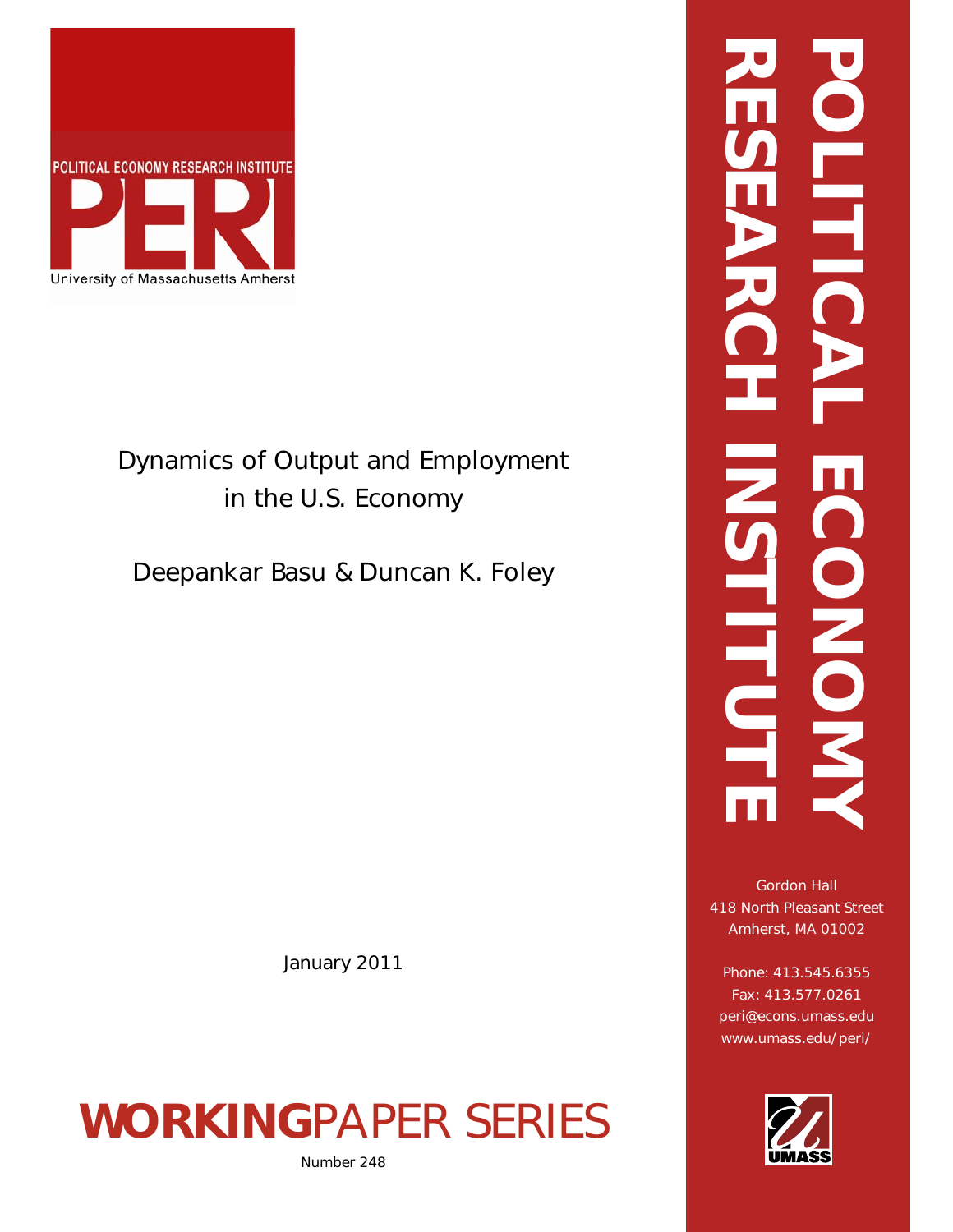# Dynamics of Output and Employment in the U.S. Economy

Deepankar Basu<sup>∗</sup> Duncan K. Foley†

February 8, 2011

#### Abstract

This paper investigates the changing relationship between employment and real output in the U.S. economy from 1948 to 2010 both at the aggregate level and at some major industry-grouping levels of disaggregation. Real output is conventionally measured as value added corrected for price inflation, but there are some industries in which no independent measure of value added is possible and existing statistics depend on imputing value added to equal income. Indexes of output that exclude these imputations are closely correlated with employment over the whole period, and remain more closely correlated during the current business cycle. This analysis offers insights into deeper structural changes that have taken place in the U.S. economy over the past few decades in a context marked by the following three factors: (i) the service (especially the financial) sector has grown in importance, (ii) the economy has become more globalized, and (iii) the policy orientation has increasingly become neoliberal. We demonstrate an economically significant reduction in the coefficient relating employment growth to output growth over the business cycles since 1985. Some of this change is due to sectoral shifts toward services, but an important part of it reflects a reduction in the coefficient for the goods and material value-adding sectors.

#### JEL Codes: E12, E20.

Keywords: Okun's Law; Kaldor-Verdoorn Effect; Global restructuring; measurement of real output.

<sup>∗</sup>Department of Economics, University of Massachusetts Amherst, 1012 Thompson Hall, Amherst, MA 01003, email: dbasu@econs.umass.edu

<sup>†</sup>Department of Economics, New School University, 6 East 16th Street, New York, NY 10003, External Professor, Santa Fe Institute, email: foleyd@newschool.edu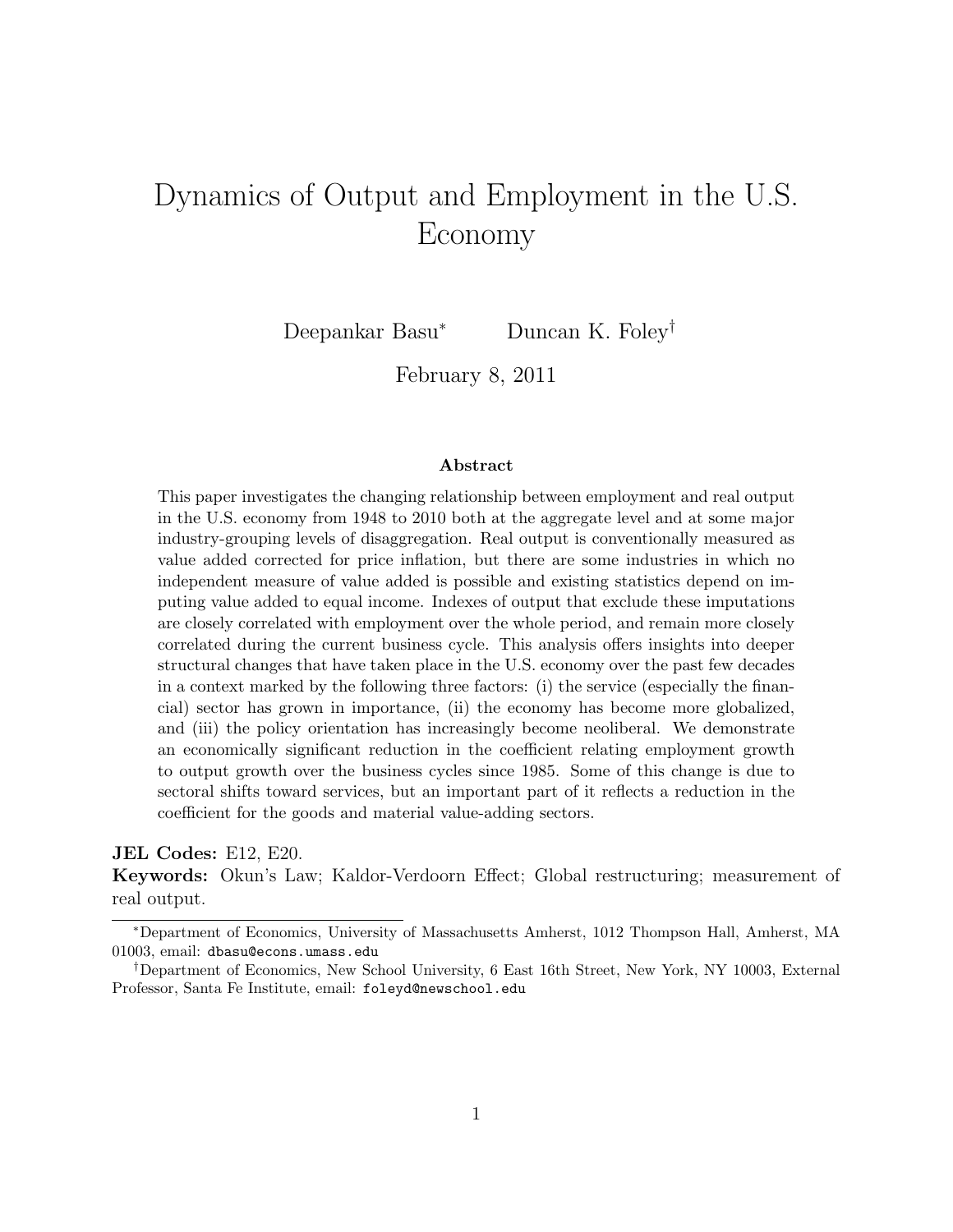# 1 Introduction

One of the many remarkable challenges to received economic ideas posed by the financial and economic crisis that hit the capitalist world in 2007 is the fact that widely accepted models of output-employment dynamics badly missed the mark in predicting the shape of the downturn and recovery. The two U.S. business cycles preceding the 2007 crisis produced"jobless recoveries", in which employment rose much more slowly relative to measures of output such as real Gross Domestic Product (GDP) than models predicted. The 2007 − 8 crisis added another dimension to this anomaly in seeming to be an "output-less crash". In 2009, the official unemployment rate in the U.S. rose about twice what would have been predicted by conventional models of output-employment dynamics, given measured declines in output; another way of stating the same phenomenon is that in the downturn of 2009, the fall in GDP was far lower than what would have been predicted by conventional models given the increase in the aggregate unemployment rate. The increase in real GDP since the official end of the Great Recession in second quarter of 2009 had even less impact on the aggregate unemployment rate than in the previous two jobless recoveries.

As we document in this paper, the close relationship between output growth as measured by real GDP and employment generation that characterized the U.S. economy over the two decades after World War II has been weakening since the mid 1980s. This has led both to "jobless recoveries" in which aggregate unemployment has decreased less during the upturn phase of business cycles than what would have been predicted on the basis of the past association between output growth and unemployment changes, and also to "outputless crashes" in which the aggregate unemployment rate has increased by more during the downturn phase of the business cycle than past experience would have predicted. Thus, what seems to be at issue is a changing relationship between aggregate demand as measured by real GDP and employment over the whole business cycle.

The political economic implications of this change are far-reaching in both a short- and long-run perspective. As an immediate political issue, persistently high unemployment rates, in the face of modest real GDP growth and high profits, had an enormous effect on the 2010 mid-term elections in the  $U.S.<sup>1</sup>$  From a longer term labor perspective, the weakening of the relationship between measured real GDP growth and employment poses serious questions about the viability of globalizing growth strategies for economic development in the U.S. economy and around the world. Understanding these developments will be a necessary first step in fashioning alternatives to neoliberal economic policies that can generate growth in employment and protect labor interests such as the right to collective bargaining, adequate wages and benefits, acceptable working conditions, adequate and secure pensions, and democratic political institutions.<sup>2</sup>

What lies behind the changing relationship between real output and employment in the

<sup>1</sup>http://thecaucus.blogs.nytimes.com/2010/07/19/mystery-for-white-house-where-did-the-jobs-go/ ?emc=eta1

<sup>2</sup>Even as the unemployment rate remains stuck above 9%, corporate profits have been reported to have increased at record rates: http://economix.blogs.nytimes.com/2010/11/12/ a-high-water-mark-for-profits/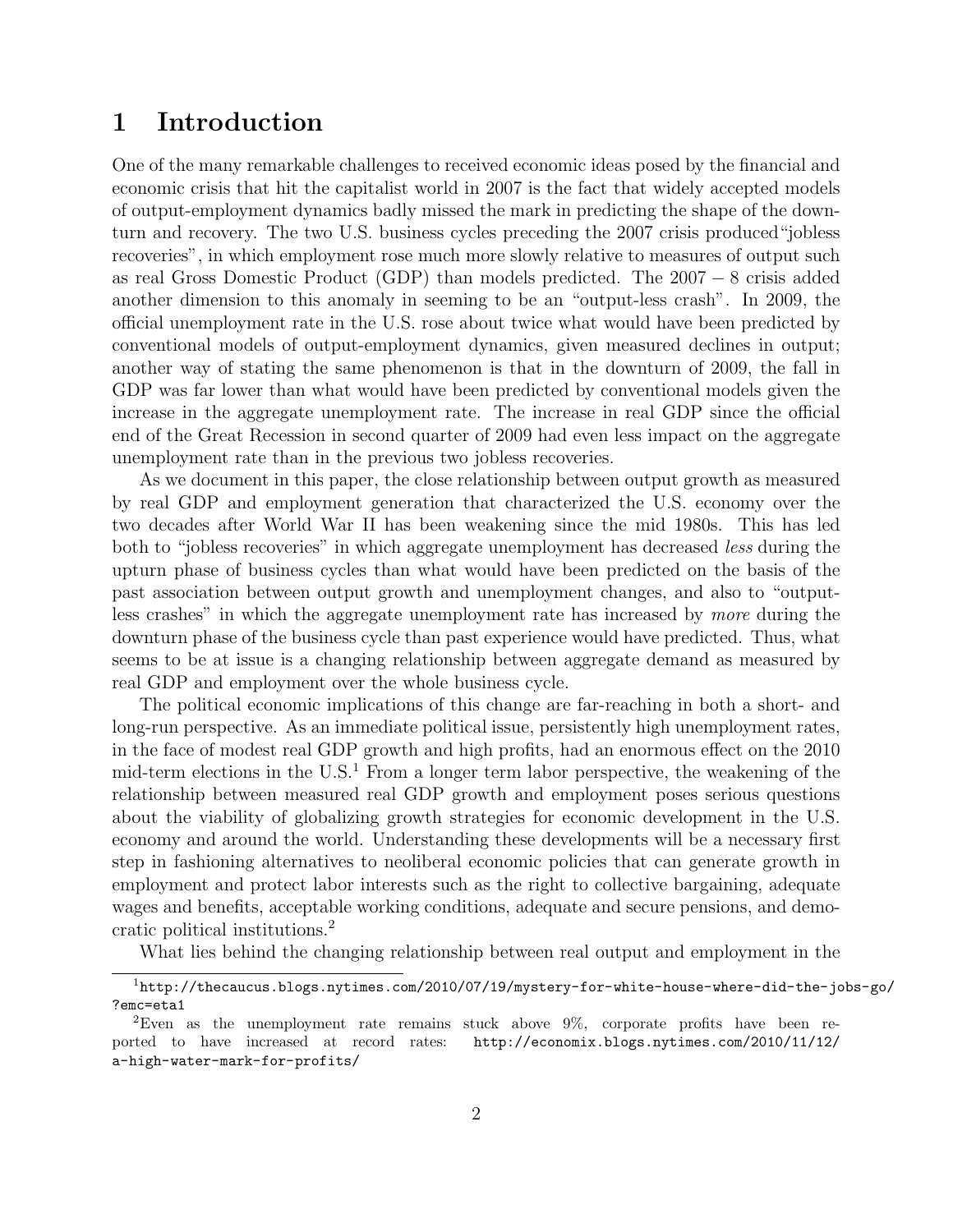U.S. and other advanced capitalist economies? This paper investigates this question in several steps. First, we document the relationship between the rapid growth of tertiary "service" industries and changes in employment-output dynamics. We provide evidence that the discrepancy between predictions based on historical experience and actual changes has been growing, not only in the 2007−2009 recession but also over the previous three business cycles. An important feature of this discrepancy is the growing importance of industries, such as Finance, Insurance and Real Estate (FIRE) where measures of output are imputed in the NIPA accounts on the basis of incomes. A Measurable Value Added (MVA) index of output that excludes these industries is more closely related to changes in employment over recent business cycles than is real GDP. While MVA has a high overall correlation with real GDP over much of the post-WWII period, there is evidence that this correlation is weaker at business cycle frequencies, and has been falling over recent business cycles. Thus one explanation for jobless recoveries and output-less crashes is that the most widely used index of real output, real GDP, is drifting further and further from reporting changes in aggregate demand that lead to changes in employment.

We also examine the evolution of the relation between employment and output in industries where there are independent measures of value-added output and income. We find that the elasticity of employment with respect to output in these industries has been falling over recent business cycles. Thus in addition to the fact that real GDP does an increasingly bad job of measuring aggregate demand, there appears to be a weakening link between aggregate demand and employment in the U.S. economy.

We evaluate one theory that has been advanced in the literature to explain the phenomenon of jobless recoveries, increasing "flexibilization" of labor markets, and find it not well-supported by the evidence. Finally, we offer some alternative hypotheses regarding the changing relationship between real output and employment in the U.S. economy as a way of understanding deeper processes of structural change taking place in the U.S. economy and its relation to the world economy under the neoliberal regime of financial globalization.

We find that the service industries tend to have a lower responsiveness of employment to output than non-service industries, in part because output is hard to measure in some service industries and incomes in service industries such as FIRE are weakly related to aggregate demand. As a result we would expect the economy-wide responsiveness of employment to output to fall as services grow as a fraction of GDP. But we also find strong evidence that there has been a significant decline in the sectoral responsiveness of employment to output in goods and more generally value-adding sectors of the economy, which points to a change in the structure of U.S. production. We associate this change with the restructuring of the U.S. economy due to globalization of production.

# 2 Okun's Law and the Kaldor-Verdoorn Effect

There are two different theoretical traditions that can be used to study the relationship between output or aggregate demand and employment, a mainstream tradition that starts with the work of Arthur Okun (1962), and a heterodox tradition that begins with Verdoorn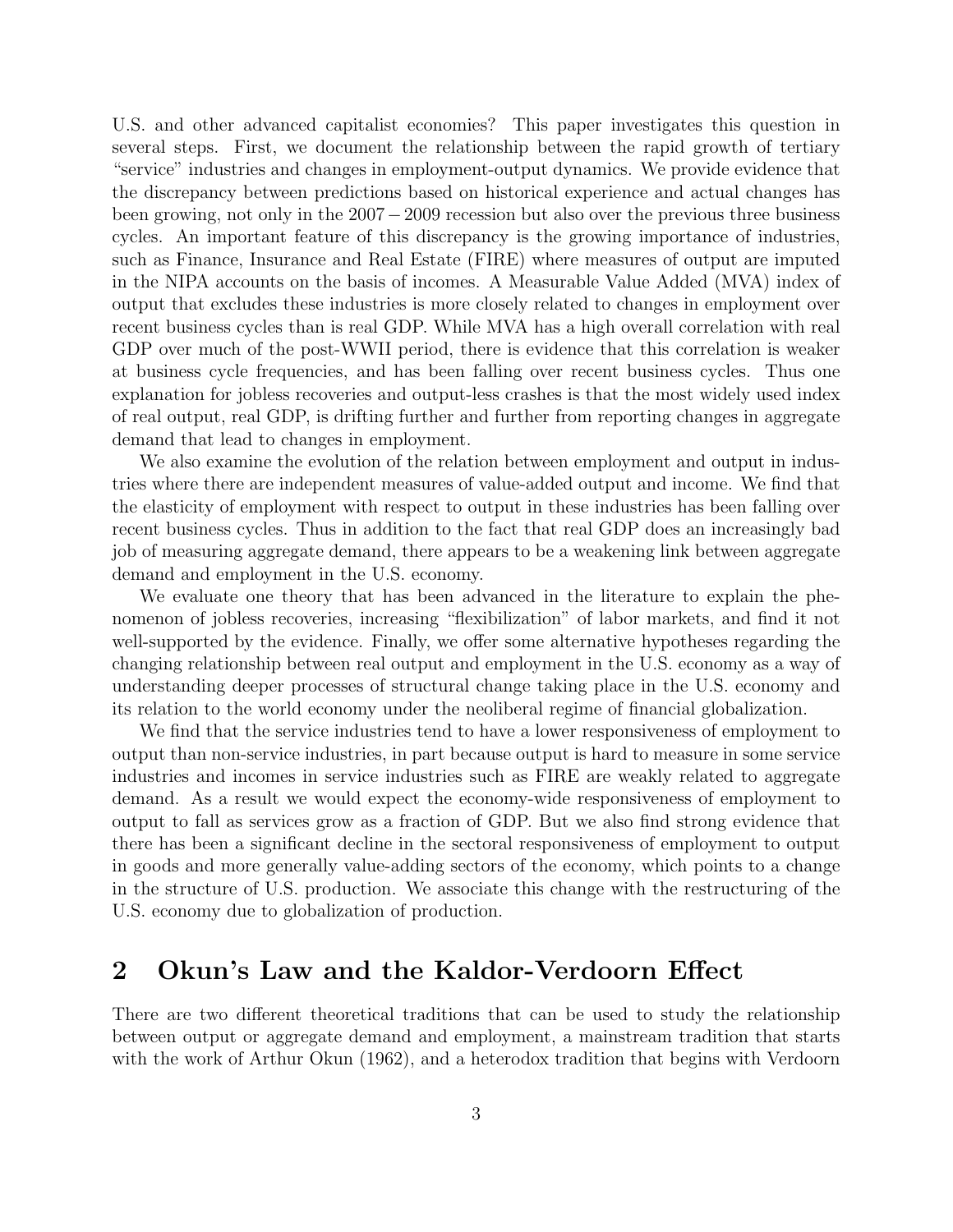(1949); this latter tradition was revived by Kaldor (1966) and has, since then, generated a substantial heterodox body of work.

#### 2.1 Okun's Law

The traditional mainstream starting point for analyses of the employment-output link is "Okun's Law". Okun (1962) drew attention to a stable and statistically significant negative relationship between economy-wide unemployment rate changes and growth rates of real GDP in the U.S. economy (Knottek, 2007; Delong, 2009; Daly and Hobijn, 2010; IMF, 2010; Gordon, 2010). Okun offered two versions of the relationship: (a) a negative relationship between quarterly changes in the unemployment rate and the growth rate of real GDP, and (b) a negative relationship between the output gap (deviation of real GDP from "potential" output) and the unemployment gap (deviation of the unemployment rate from some benchmark value). The first version has been called, in the subsequent literature, the "difference" version of Okun's Law, and both a static and a dynamic specification of this version has been widely studied. The second version has been called the "gap" version of Okun's Law; its popularity seems to have diminished because estimates of the output gap require estimates of variables like potential output or a benchmark unemployment rate like the NAIRU which are not directly observable.

The *static* difference version of Okun's Law, in which an intuitive interpretation of the coefficients is easiest to explain, is written as

$$
\Delta u_t = a + b g_t^Y + \varepsilon_t,\tag{1}
$$

where  $u_t$  refers to the aggregate unemployment rate, and  $g_t^Y$  refers to the rate of growth of real GDP. The coefficients, a and b, in this equation have direct intuitive interpretations. To see this, let us focus on the regression function:

$$
\Delta u_t = u_t - u_{t-1} = a + b g_t^Y = b(g_t^Y + \frac{a}{b}).
$$
\n(2)

Thus,  $-(a/b)$  represents the growth rate of real output that keeps the unemployment rate constant. But a constant unemployment rate implies that the volume of employment is growing at the same rate as the labour force. This can be ensured, in turn, if the growth of real output is the sum of the growth rate of the labour force and the growth rate of productivity (real output per worker). Thus,  $-(a/b)$  provides an estimate of the sum of the growth rate of the labour force and the growth rate of productivity, often regarded as the "natural" growth rate of the economy.

What is the interpretation of b? From the regression function we see that if  $g_t^Y$  =  $1 - (a/b)$ , then  $u_t - u_{t-1} = b$ , which suggests the following interpretation for b: for every percentage point increase in the growth rate of real output above the natural growth rate, the unemployment rate falls by b percentage points.

The *dynamic* difference specification of the Okun's Law extends the static version by including lags of the independent and dependent variable:

$$
\Delta u_t = a + b_1 g_t^Y + b_2 g_{t-1}^Y + b_3 g_{t-2}^Y + b_4 \Delta u_{t-1} + b_5 \Delta u_{t-2} + \varepsilon_t.
$$
\n(3)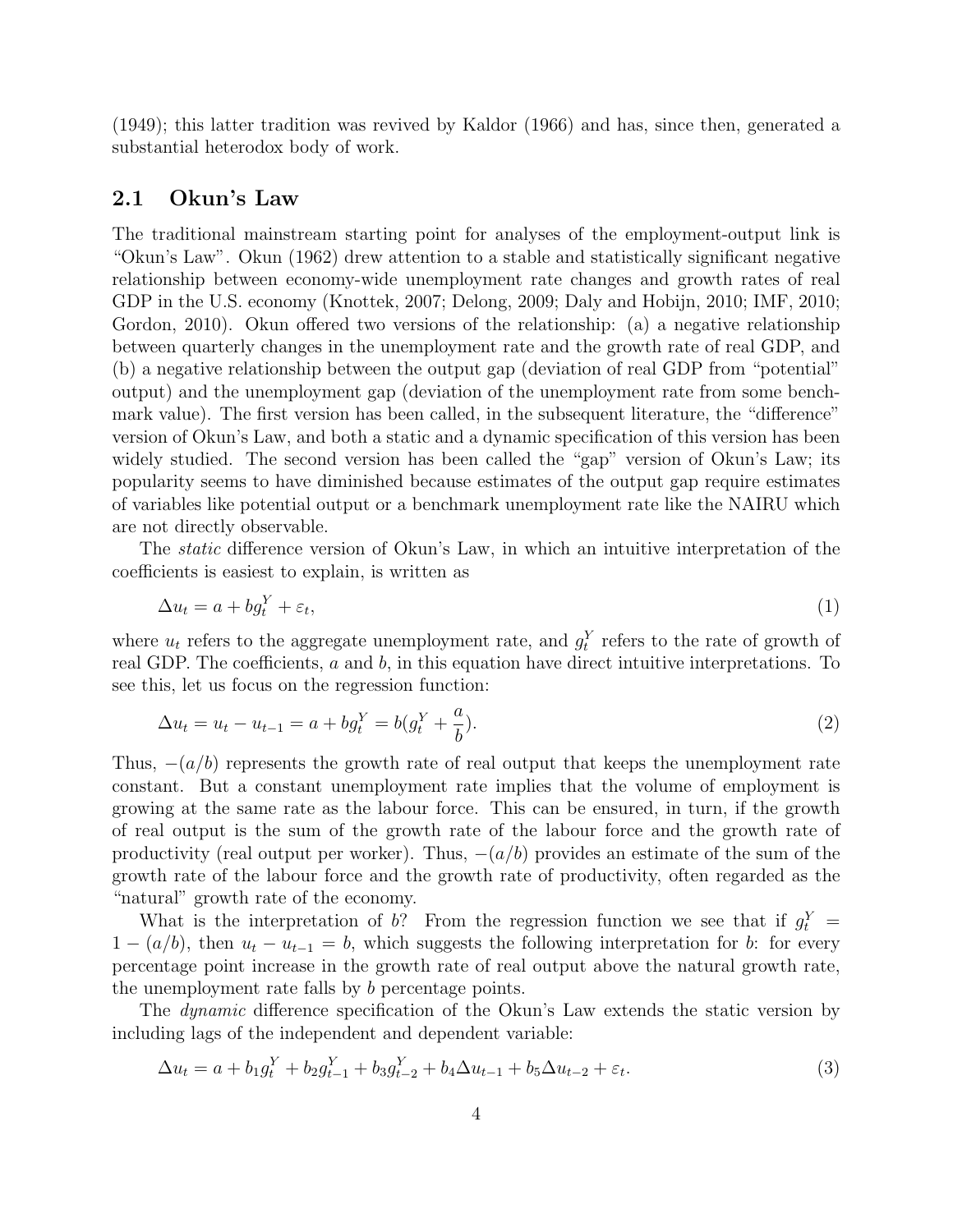While the dynamic version is better for forecasting, the coefficient  $b_1$  loses its simple and intuitive interpretation. In the dynamic version the Okun coefficient,  $b_1$ , captures the partial effect of contemporaneous output growth on the change in the unemployment rate.<sup>3</sup>

At the time of Okun's original study, available data indicated that growth in the output of the economy as a whole of about three percent would reduce unemployment (or neglecting labor force participation changes, increase employment) by one percent. Over time estimates of  $b_1$  were revised to about one-half, implying that overall economic growth of two percent would increase employment by one percent. In this context "output" is measured as real value added (with small corrections, Real Gross Domestic Product), which in turn is estimated by deflating sectoral or economy-wide Gross Domestic Product by an appropriate price index.

We depart from this widely used methodology of studying economy-wide Okun's Law type of relationships in two ways. First, we carry out the analysis at a more disaggregated level of industries and industry groupings. Second, we frame our study as investigating the relationship between employment growth and output growth rather than between the unemployment rate and output growth. The second point is related to the first since, in the presence of inter-industry labor mobility, it is not possible to meaningfully define industrylevel unemployment rates.

#### 2.2 Verdoorn's Law

The relationship between employment growth and output growth also plays a central role in heterodox macroeconomics, where it is usually called the "Kaldor-Verdoorn Effect". Verdoorn (1949) noticed, in studying statistics describing the recovery of the European economies after WWII, that sectoral employment growth tended systematically to fall short of measured sectoral output growth. Nicholas Kaldor (1966, 1967, 1975) elevated this relationship to a central place in his demand-driven models of economic growth, in contrast to the neoclassical production function. The Kaldor-Verdoorn effect also plays an important role in post-Keynesian thinking about the impact of demand-driven economic growth on labor productivity change.

The empirical regularity noted by Verdoorn (1949) – that employment growth tended systematically to fall short of measured output growth for a number of capitalist economies recovering from WWII – was provided a theoretical underpinning by Kaldor (1966, 1967)

$$
(u_t - u_t^*) = c + d(Y_t - Y_t^*) + \varepsilon_t,
$$

<sup>&</sup>lt;sup>3</sup>The gap version of Okun's law, which we will not pursue in this paper, relates to the relationship between the output gap and the deviation of the aggregate unemployment rate from some benchmark value (the unemployment gap). A popular form of the gap version uses the NAIRU as the benchmark unemployment rate and is, thus, written as

where  $u_t^*$  stands for the NAIRU,  $Y_t$  is real GDP and  $Y_t^*$  is potential output. The coefficient of interest, in this case, is d, the partial effect of the output gap on the unemployment gap: if the output gap changes by 1 percentage point, the unemployment gap changes by  $d$  percentage points. Probably because this version requires the estimation of quantities like the potential output and the NAIRU, which are not directly observable, it is less popular among researchers.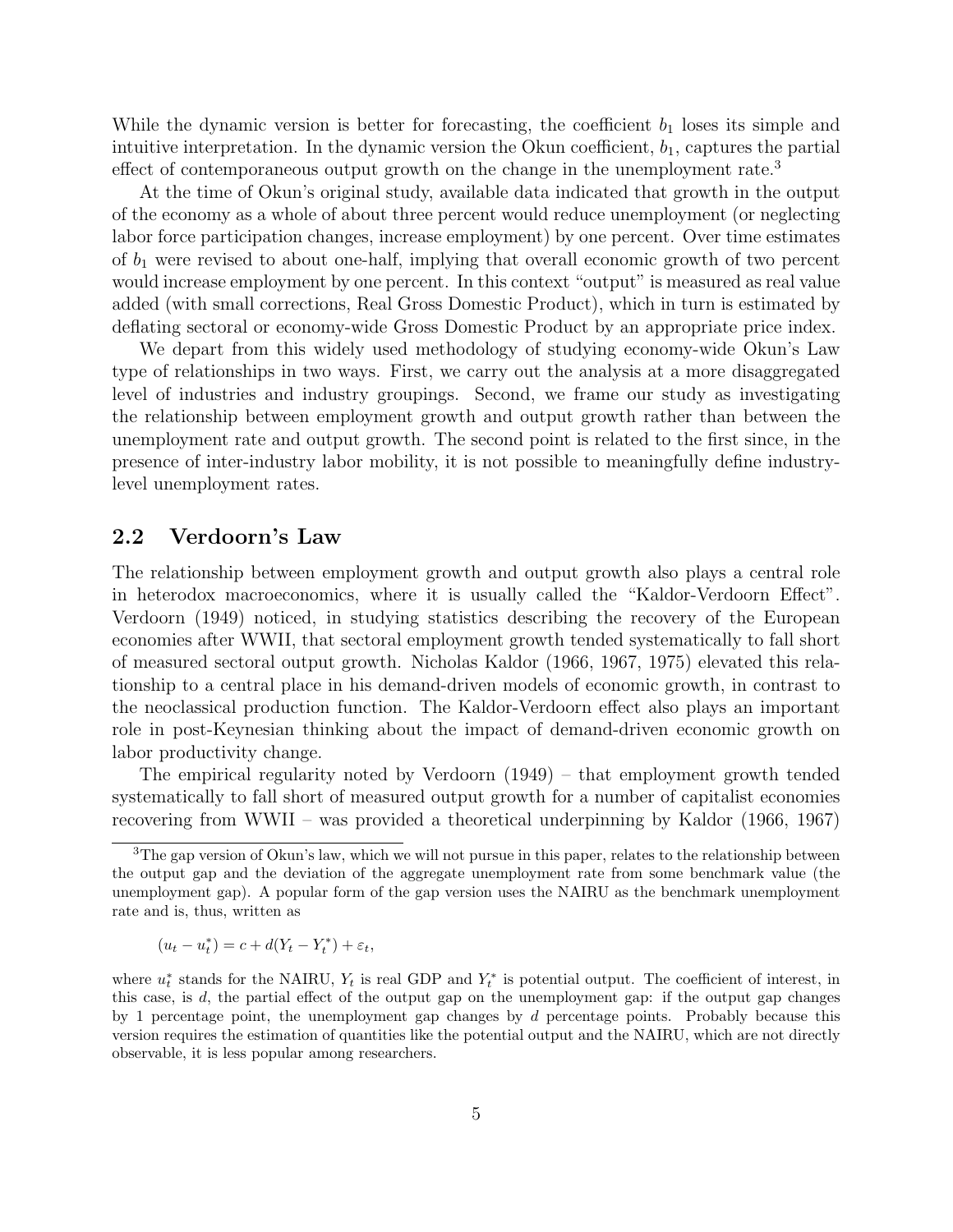using the idea of increasing returns to scale. Classical economists since Adam Smith have emphasized the presence of static and dynamic economies of scale (or increasing returns) in manufacturing activities – which we can now generalize to all industrial activities – as being the most important engine of aggregate economic growth. What is the logic underlying this claim? A greater extent of the market, i.e., stable and growing sources of demand for industrial products, spurs a greater division of labor leading both to greater specialization and a higher differentiation of production; both of these cause higher productivity by generating greater skill and know-how leading, in turn, to product and process innovation. A characteristic of this classical logic of increasing returns, as emphasized by Young (1928), is that it operates at the aggregate and not firm level; it is a "macro-phenomenon" because much of the economies of scale result from increased differentiation that results in the emergence of "new processes and new subsidiary industries". Hence, testing for the presence of economies of scale at the level of the firm, as has often been done by economists of neoclassical persuasion, is an improper way to assess the strength of the classical logic of increasing returns. Kaldor (1966, 1967) provided an alternative, and theoretically more sound, method to test the presence of aggregate scale economies.

Kaldor interpreted Verdoorn's Law, in light of the classical logic of increasing returns, as an assertion about a positive relationship between output growth and productivity growth, with the causality running from the former to the latter due to the presence of static and dynamic economies of scale. It is important to note that Verdoorn's Law relates to a dynamic rather than a static relationship, a relationship between growth rates of output and productivity rather than between their levels. Why is this so? This is primarily because technological progress arising from "learning by doing" (Arrow, 1962) underlies Verdoorn's Law, as we have indicated above; it is "not just a reflection of the economies of large-scale production." (Kaldor, 1966). Since productivity, or real output per capita, is a measure of what economists call the "standard of living", Kaldor's rendition of Verdoorn's Law can be immediately seen as leading to a theory of demand-led economic growth. Thus, the rate of growth of output (standing as a proxy for aggregate demand or the extent of the market) becomes the factor limiting the rate of growth of productivity (standard of living) in sharp contrast to the neoclassical growth model (Solow, 1956; 1957) with resource constraints (e.g., labor and capital) as limiting factors.

A demand-constrained vision of economic growth such as is implied by Verdoorn's Law has a straightforward testable implication: a regression of productivity growth (dependent variable) on output growth (independent variable) should throw up a coefficient (on output growth) that is statistically significantly positive but less than unity. The coefficient on output growth should be positive to capture the positive impact of demand growth on productivity growth; and it should be less than unity to emphasize the fact that productivity growth is limited by the growth of demand. Such an empirical relationship between output growth and productivity growth, in turn, implies a positive relationship between output growth and employment growth of a similar nature. Since productivity growth increases less than one-for-one with output growth, it must be the case that the latter is positively correlated with employment growth with the partial effect of output growth on employment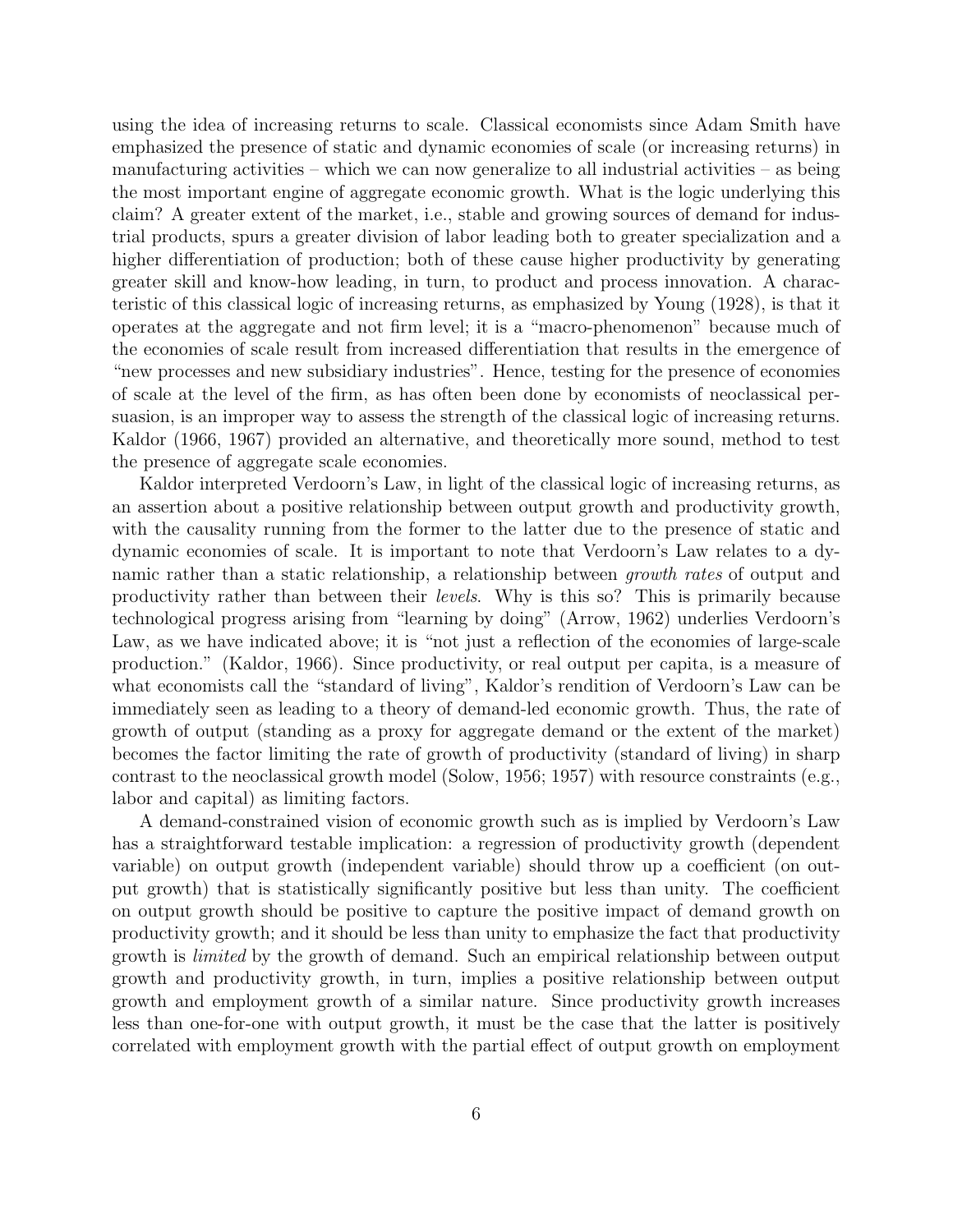growth less than unity.

We could have approached the matter from the other end too. Presence of static and dynamic scale economies imply that output growth will be in excess of employment growth. This immediately implies, since productivity growth is the difference of output growth and employment growth, that output growth must be positively correlated with productivity growth. By either route, we come to understand Kaldor's statement that Verdoorn's Law "asserts that with a higher rate of growth of output, both productivity and employment increase at a faster rate, the regression coefficients with respect to each being of the same order of magnitude." (Kaldor 1966; 1967).

Thus the Kaldor-Verdoorn Law can be seen as postulating a positive relationship between the growth rate of output and the growth rate of productivity (defined either as output per hour or output per worker) in the industrial sector of an economy, with special emphasis on the manufacturing industries. If  $g_t^Y$  represents the growth rate of output,  $g_t^y$  $_t^y$  represents the growth rate of productivity then the Kaldor-Verdoorn Law can be stated as

$$
g_t^y = -\alpha + (1 - \beta)g_t^Y + \varepsilon_t.
$$
\n<sup>(4)</sup>

Since the rate of growth of productivity is the difference between the rate of growth of output and the rate of growth of employment, the same relationship could also be stated as

$$
g_t^E = \alpha + \beta g_t^Y + \varepsilon_t,\tag{5}
$$

where  $g_t^E$  represents the growth rate of labour (either hours of work or number of workers). The most important coefficient in the Kaldor-Verdoorn regression is  $\beta$  (often called the Verdoorn coefficient or the Kaldor-Verdoorn effect), which gives the partial effect of output growth on employment growth: if the rate of growth of output increases by 1 percentage point, the rate of growth of employment increases by  $\beta$  percentage points.<sup>4</sup> Note that the reciprocal of  $(1 - \beta)$  gives the degree of returns to scale: if  $(1 - \beta)$  is significantly less than unity so that  $1/(1 - \beta)$  is significantly greater than unity, this provides evidence in favour of increasing returns to scale.

Following the celebrated debate between Rowthorn (1975a, 1975b) and Kaldor (1975), the growth rate of capital per worker,  $g_t^k$ , is also included as a regressor to control for the effect of capital accumulation; this modified version of the Verdoorn Law, which Michl (1985) termed the augmented technical progress function, emerges as:

$$
g_t^y = -\alpha + (1 - \beta)g_t^Y + \gamma g_t^k + \varepsilon_t.
$$

Since the rate of growth of productivity is the difference between the rate of growth of output and the rate of growth of employment, the same relationship could also be stated as

$$
g_t^E = \alpha + \beta g_t^Y + \gamma g_t^k + \varepsilon_t,
$$

<sup>&</sup>lt;sup>4</sup>Note that we depart a little from convention by calling  $\beta$  the Kaldor-Verdoorn effect; it is probably more common to call  $(1 - \beta)$  the Kaldor-Verdoorn effect. We stick to this alternative terminology because our analysis focuses on the link between employment and output growth.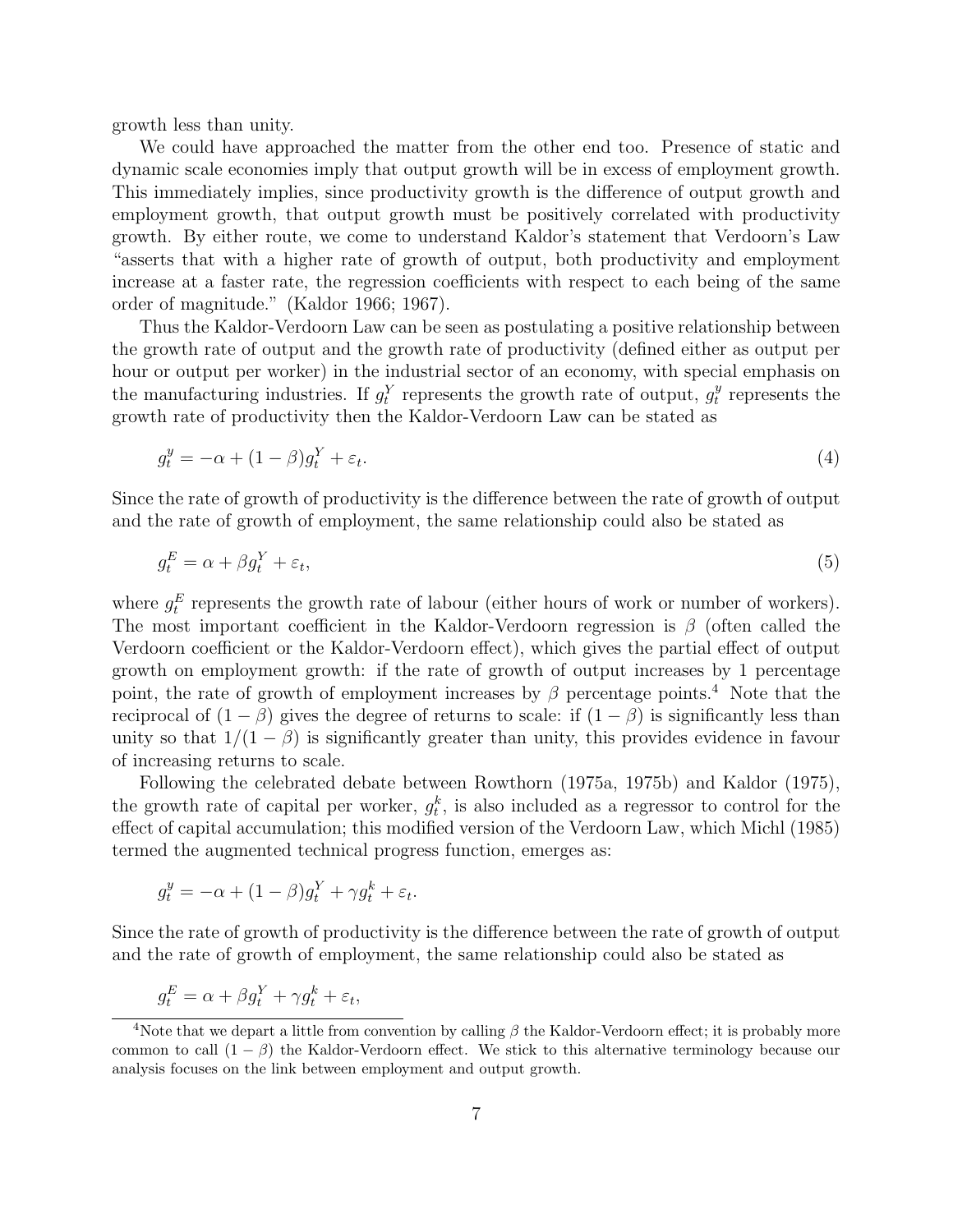where  $g_t^E$  represents the growth rate of labour (either hours of work or number of workers). The interpretation of the crucial parameter,  $\beta$ , remains the same as in the case without the growth rate of the capital-labour ratio: if  $(1 - \beta)$  is significantly less than unity so that  $1/(1 - \beta)$  is significantly greater than unity, this provides evidence in favour of increasing returns to scale.

While the effects of scale economies express themselves as a macro-phenomenon, as Kaldor had pointed out following Young (1928), he also insisted that there was an important sectoral dimension to keep in mind. The "phenomenon" of increasing returns that underlies Verdoorn's Law, according to Kaldor, is "particularly associated with so-called "secondary" activities – with industrial production, including public utilities, construction, as well as manufacturing – rather than the primary or tertiary sectors of the economy." (Kaldor, 1966). Why is this so?

The primary sector – agriculture and mining – can be expected to display the operation of diminishing returns due to the presence of a fixed input to production (e.g., land), as the classical economists had stressed; hence, the primary sector would not display strong Verdoorn effects since increasing returns to scale do not operate in such production activities. In the tertiary sector, which includes activities like transportation, wholesale and retail trade, banking and financial services, professional services, etc., on the other hand, increasing returns to scale are either not very strong or their effects, when present, peter out relatively fast. "Over much of this field [i.e., services], learning by experience must clearly play a role but economies of scale are nearly not so prominent and are exhausted more quickly." Why?

Throughout a considerable part of this sector "productivity" is a meaningless notion, since "output" cannot be measured independently of "input". In areas, such as hairdressing, catering, or laundries, where output could, in principle, be measured independently, economies of scale, internal or external, are not likely to play an important role. In yet other fields, such as distribution, the growth of total output is merely a reflection of the rate of growth of commodity production. The rate of increase of productivity, provided that excess capacity exists, will in this case vary in automatic response to the rate of growth of production in the primary and secondary sectors, and the consequent growth in consumption. It is just as easy to sell two packages of cigarettes to a customer in a shop as one package. This is not meant, of course, to deny that large-scale methods of distribution are superior to small-scale methods, or to minimize the importance of labor-saving innovations, for example, the supermarkets. But the productivity growth resulting from such changes in techniques is not dependent on the rate of growth of aggregate demand: the productivity growth could equally well take place irrespective of whether the total turnover of the distributive sector rise fast or slowly. (Kaldor, 1967, pp. 21-22)

Using a sample of 12 advanced capitalist countries, Kaldor (1966) found strong evidence in support of Verdoorn's Law for the period 1953-54 to 1963-64. Not only did he find evidence of the Verdoorn Law for industrial activities, he also found that the primary and tertiary sectors either displayed a weak or a non-existent effect.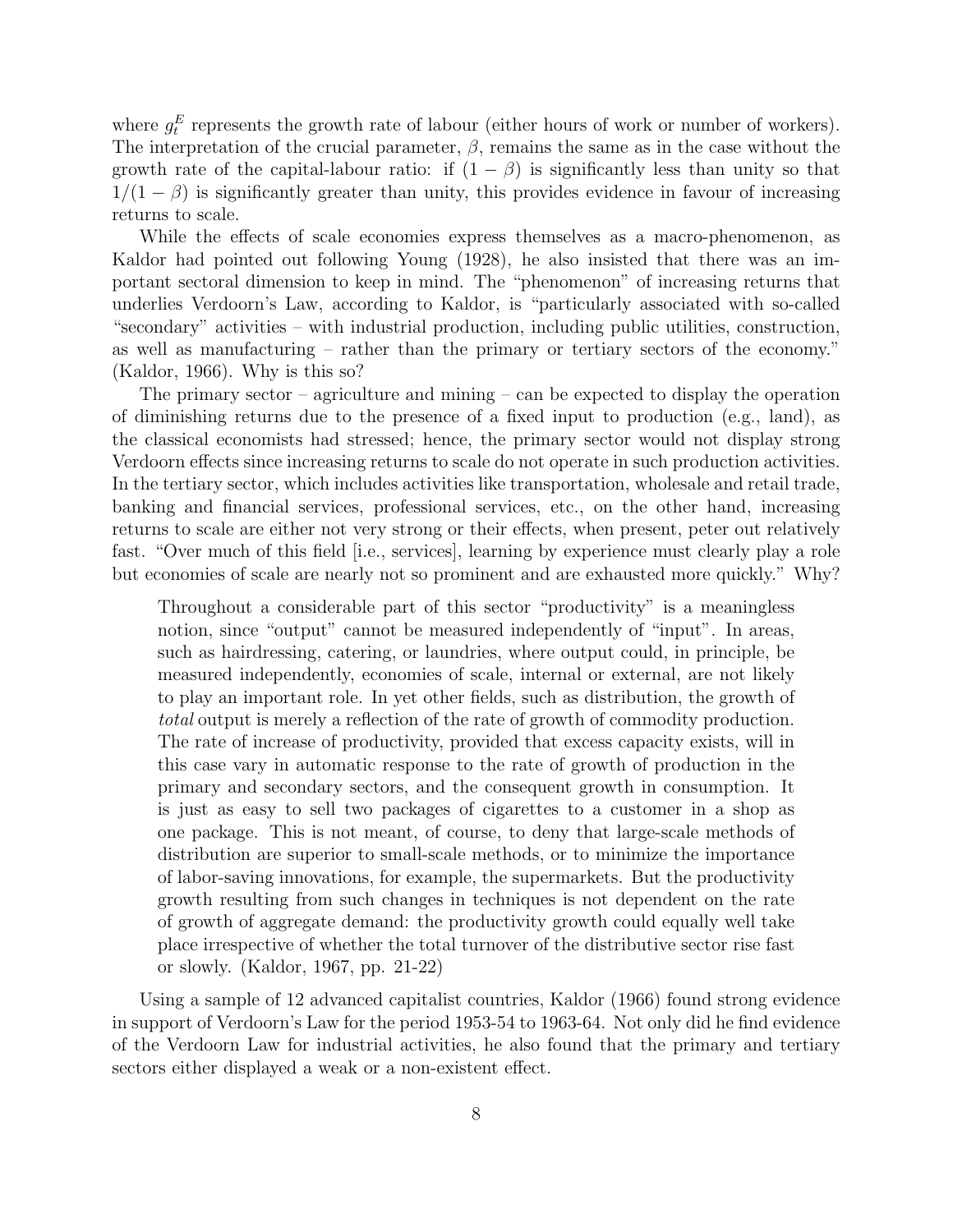A criticism that has often been made against Kaldor's rendition of Verdoorn's Law, as for instance captured in (4), is the problem of possible endogeneity of output growth (Rowthorn, 1975b; Skott, 1999). If there is an impact of productivity growth on output growth, as might be expected by Kaldor's own argument about cumulative causation and economic growth, then the OLS estimator of  $\beta$  in (4) would be inconsistent and arguments based on such estimates, as for instance in Kaldor (1967), would be incorrect.

There are straightforward ways to deal with this criticism. From an econometric perspective, the problem of endogeneity can be tackled either by using a simultaneous equations approach, as was attempted in Parikh (1978), or by using instrumental variables estimation instead of ordinary least squares. The fact that the estimates in Parikh (1978) are still close to the original estimates of Verdoorn (1949) or Kaldor (1966) suggests, as pointed out by Michl (1985), that the endogeneity problem might not be very acute; hence, OLS estimates can be used as a first approximation of the "true" Verdoorn coefficient. From a theoretical perspective, exogeneity of the rate of output growth does not stand in conflict with Kaldor's cumulative causation argument. The cumulative causation argument can equally well rest on the basis of an effect of the level of output on productivity without in any way implying a causal impact of the rate of growth of output on productivity growth. Hence, the theoretical criticisms in Rowthorn (1975b) and Skott (1999) might not be all that damaging.

# 3 Sectoral and Aggregate Growth

We begin our analysis by documenting two key features of the structural changes that have taken place in the post-War U.S. economy: changing distribution of real output and employment across broad sectors and industries. To do so we use the Annual Industry Accounts of the U.S. Bureau of Economic Analysis (BEA) that provides consistent annual data for gross value added and employment at the industry level harmonised across time according to the 2002 NAICS codes.<sup>5</sup>

#### 3.1 Sectoral Shares

Figure 1 can be used to understand the changing distribution of output and employment across the various sectors and industries of the U.S. economy. The first row of Figure 1 provides information about three broad divisions of the U.S. economy: the private goodsproducing industries, the private services-producing industries and the private industries involved in measuable value-addition.

Private goods-producing industries are composed of the following industries: agriculture, forestry, fishing, and hunting; mining; construction; and manufacturing. Private servicesproducing industries, on the other hand, comprise the following industries: utilities; wholesale trade; retail trade; transportation and warehousing; information (publishing, motion picture and sound recording, broadcasting, information and data processing); finance and insurance; real estate and rental and leasing; professional, scientific and technical services;

<sup>5</sup>Details about this and other data sets used in the paper are collected together in the appendix.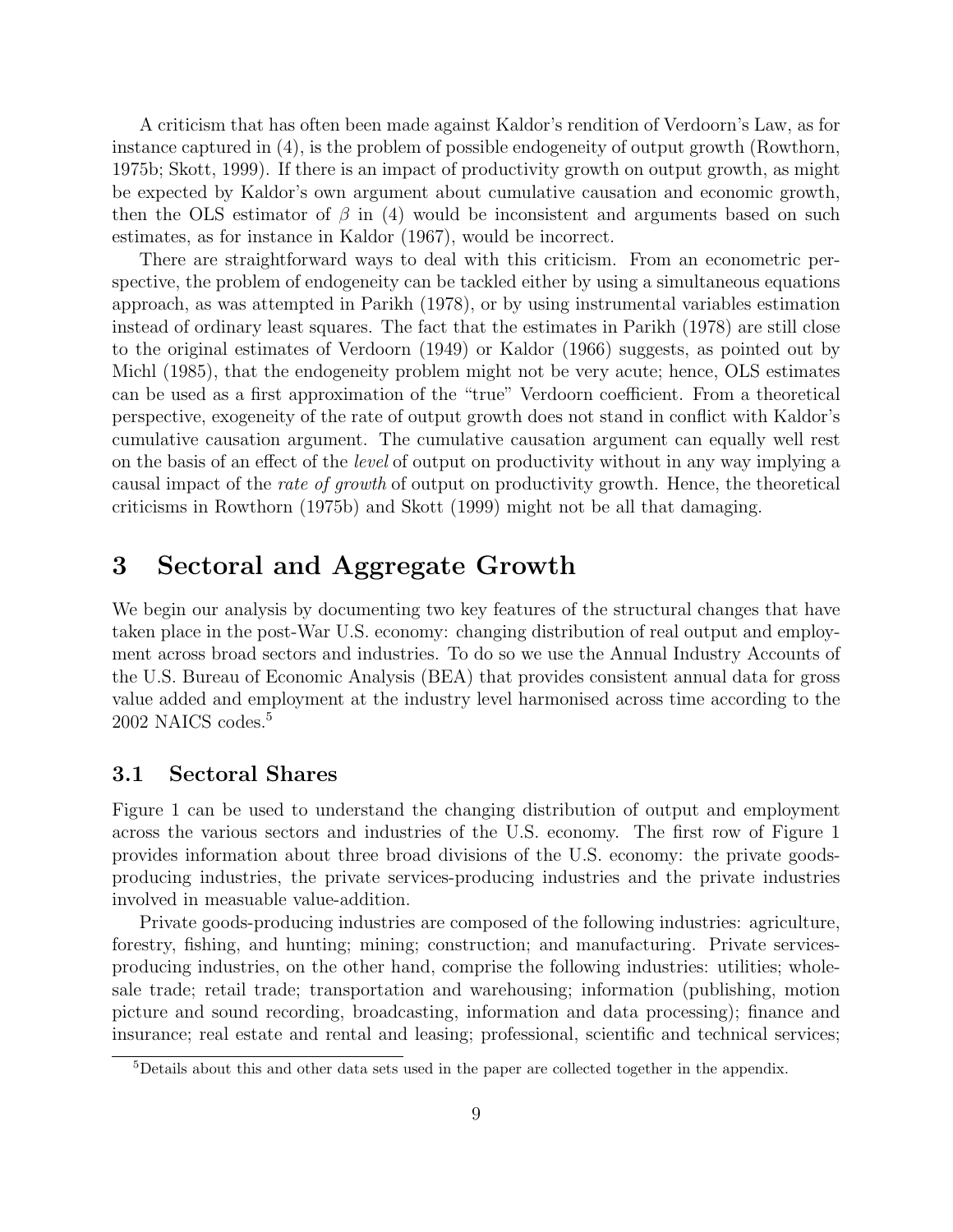management of companies and enterprises; administrative and waste management services; educational services; health care and social assistance; arts, entertainment, and recreation; accommodation and food services; and other services, except government.

The distinction between goods-producing and services-producing industries is useful for certain purposes, but it is conceptually unsatisfactory from a Marxian or classical political economy perspective that distinguishes productive and unproductive labor. Some of the service industries such as wholesale and retail trade, realize the final value of produced commodities, and it is more consistent to regard their value added as part of commodity production. Service industries, such as utilities and transportation and warehousing transform the use-value of inputs and add value like commodity producing industries. Some other service sectors such as information services, administrative and waste management services, and arts, entertainment, accommodation and food services produce a measurable output without imputations. The classification of industries into goods-producing and servicesproducing sectors does not distinguish between value-adding (or productive) sectors and value-realizing (or unproductive) sectors. Hence we have constructed a category of industries which produce an independently measurable value-added, which we term Measurable Value Added (MVA). This "value-adding sector" is composed of sectors where a tangible output (good or service) is sold in the market for a price and hence the value added figure is measurable without imputations. The MVA category is composed of the following industries from the AIA: agriculture; mining; utilities; construction; manufacturing; wholesale trade; retail trade; transportation and warehousing; information services; adminstrative and waste management; art, entertainment, accommodation and food services.

The first row of Figure 1 shows the transformation of the U.S. economy into a "service economy": the share of the goods-producing industries, both in terms of value added and employment, has witnessed a secular decline.

The second row of Figure 1 takes a look at the U.S. economy at a more disaggregated level and comes up with several interesting trends.<sup>6</sup> First, the manufacturing sector has witnessed a spectacular decline in terms of both value added and employment; while the manufacturing sector was the largest component of the U.S. economy in the early 1950s, both in terms of value added and employment, it has been overtaken by key service-producing industries in both respects. By the mid-1980s the finance, insurance and real estate (FIRE) sector had overtaken manufacturing as contributing the largest share of GDP; by the mid-2000s, the professional and business services (PBS) sector had similarly overtaken the manufacturing sector. In terms of the share of total employment, the same process was delayed by about two decades: only in the late 1990s did the PBS sector employ more workers than manufacturing.

Second, the FIRE sector has increased its share of value added much more steadily than its share of total employment. In fact, the share of employment accounted for by the FIRE

 ${}^{6}$ We use the following industry-level abbreviations: ALL: the whole economy; PVT: the private industries; PGD: private goods-producing industries; PSV: private services-producing industries; MVA: the value-adding industries; CNS: construction; MFG: manufacturing; WTD: wholesale trade; RTD: retail trade; TWR: transportation and warehousing; INF: information; FIR: finance, insurance and real estate; PBS: professional and business services; EHS: education and health services; ART: art, entertainment, accommodation and food services; OTH: other services.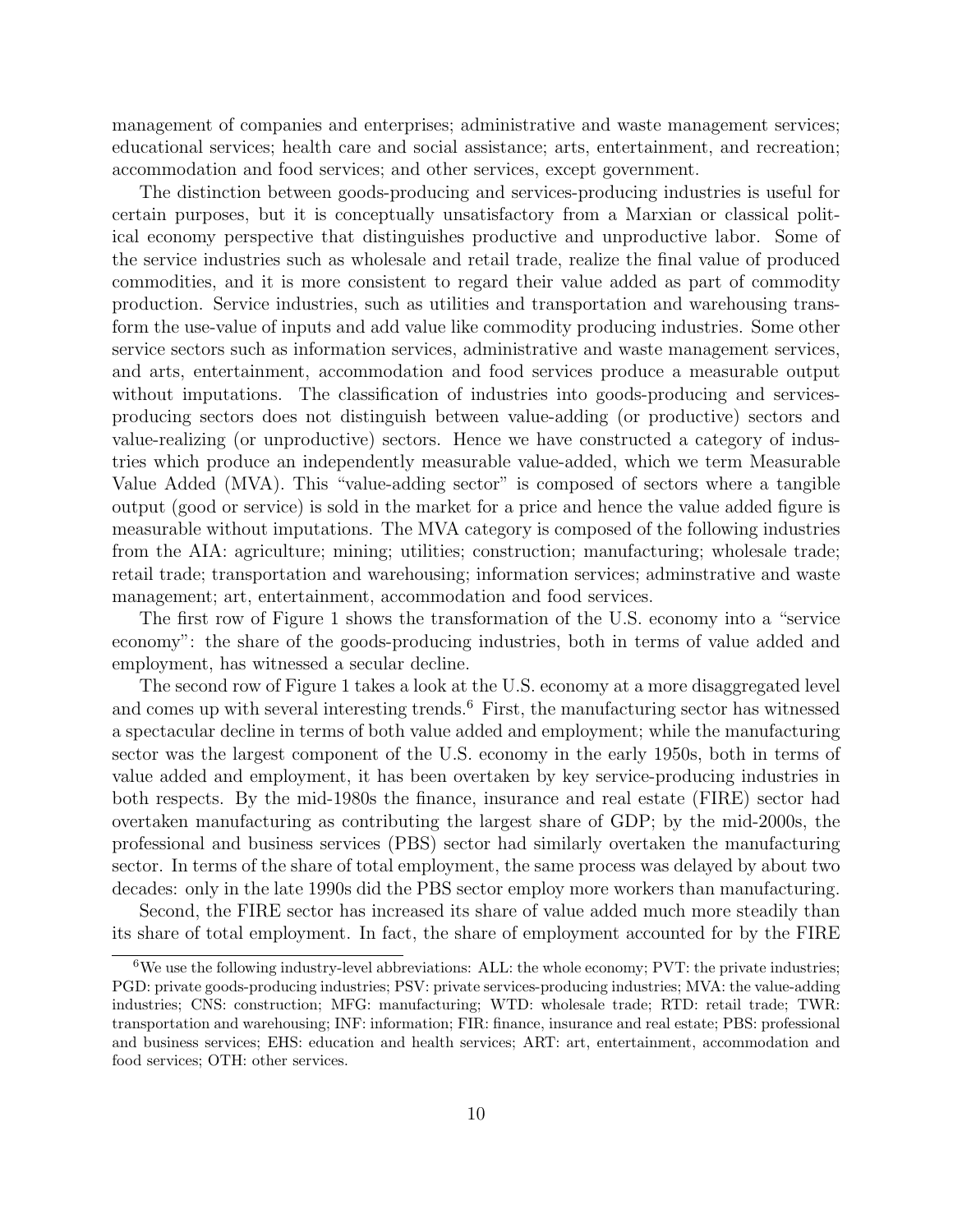sector has stagnated since the mid-1980s, but the share of output contributed by this sector has continued increasing right till the mid-2000s. A similar, though less pronounced, trend can be observed in both the PBS and information services (INF) sectors too.

Third, among the goods-producing industries, only construction (CNS) industries has managed to retain its share, both in terms of value added and employment; in fact, its share of total employment has witnessed a small increase since the early 1990s.

#### 3.2 Real GDP and Real MVA

MVA is a consistent alternative to GDP for the measurement of the value of gross output. Under this convention the incomes generated in the service sectors excluded from MVA would be treated as transfers, without being added to the product side of the accounts as imputations. The aggregate economy as measured by MVA is smaller than as measured by GDP due to the exclusion of these imputations. In 2009 MVA was 42% of GDP.

If MVA were a constant proportion of GDP over time, it would not make much difference which measure we used. But over the post-WWII period, MVA deflated by broad indexes of prices such as the GDP deflator has been growing more slowly than real GDP. How does real GDP, compare with real MVA over time? To answer this question, we have tabulated (average annual compound) growth rates for the whole economy (ALL), the private sector (PVT), both using real GDP categories, and the value-adding part of the economy (MVA) for different time periods in Table 1.

Several interesting facts emerge from Table 1. First, the growth rate of real MVA was considerably lower than the growth rate of real GDP either for the whole economy or the private sector: between 1948 and 2008, the real GDP for the whole economy grew at an average rate of 3.34 per cent per annum; the real MVA of the economy grew, for this period, at only 2.62 per cent per annum. The ratio of the two growth rates was about 0.78. Given the growing importance of incomes generated in industries such as FIRE, PBS, and EHS over this period, it is not surprising that the inclusion of these incomes as imputed output raises the measured growth rate.

Second, the growth rate differential widened during the neoliberal period. Between 1948 and 1973, the so-called Golden Age of capitalism, the growth rate of real MVA was about 82.66 per cent of the growth rate of real GDP; between 1980 and 2008, the neoliberal era, the growth rate of real MVA was only 72.91 per cent of the growth rate of real GDP. This implies that the value-transferring (or value-wasting) part of the economy has grown relative to the value-adding part during the neoliberal era. The picture is even more pronounced if we restrict ourselves to the private sector of the economy. If, as we will argue, real MVA is more closely linked both to aggregate demand and output, this growing gap between real MVA and real GDP is an important factor in the failure of historic patterns of employment-output dynamics to appear in recent business cycles when output is measured by real GDP.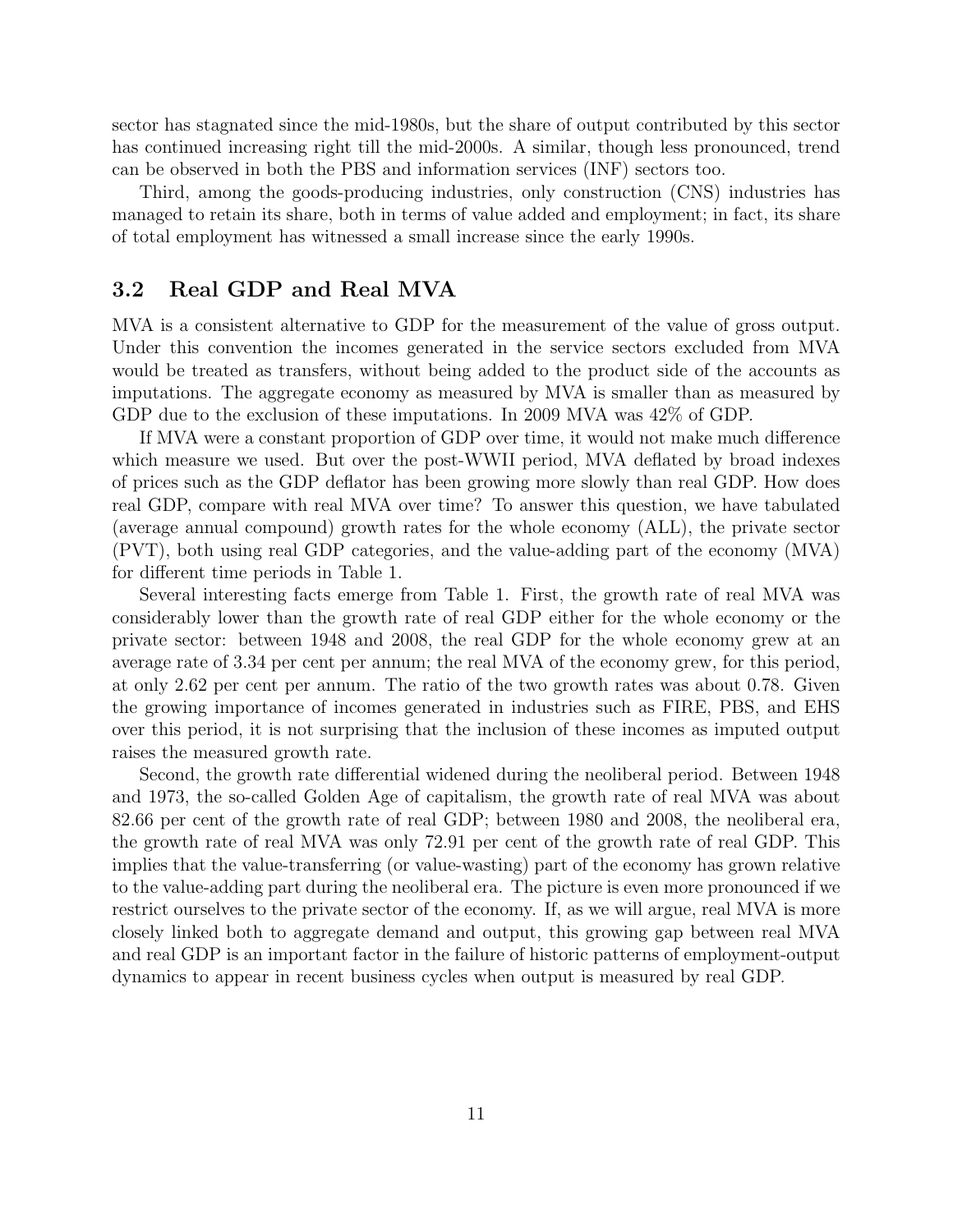

Figure 1: Changing Sectoral Distribution of Output and Employment, 1948-2009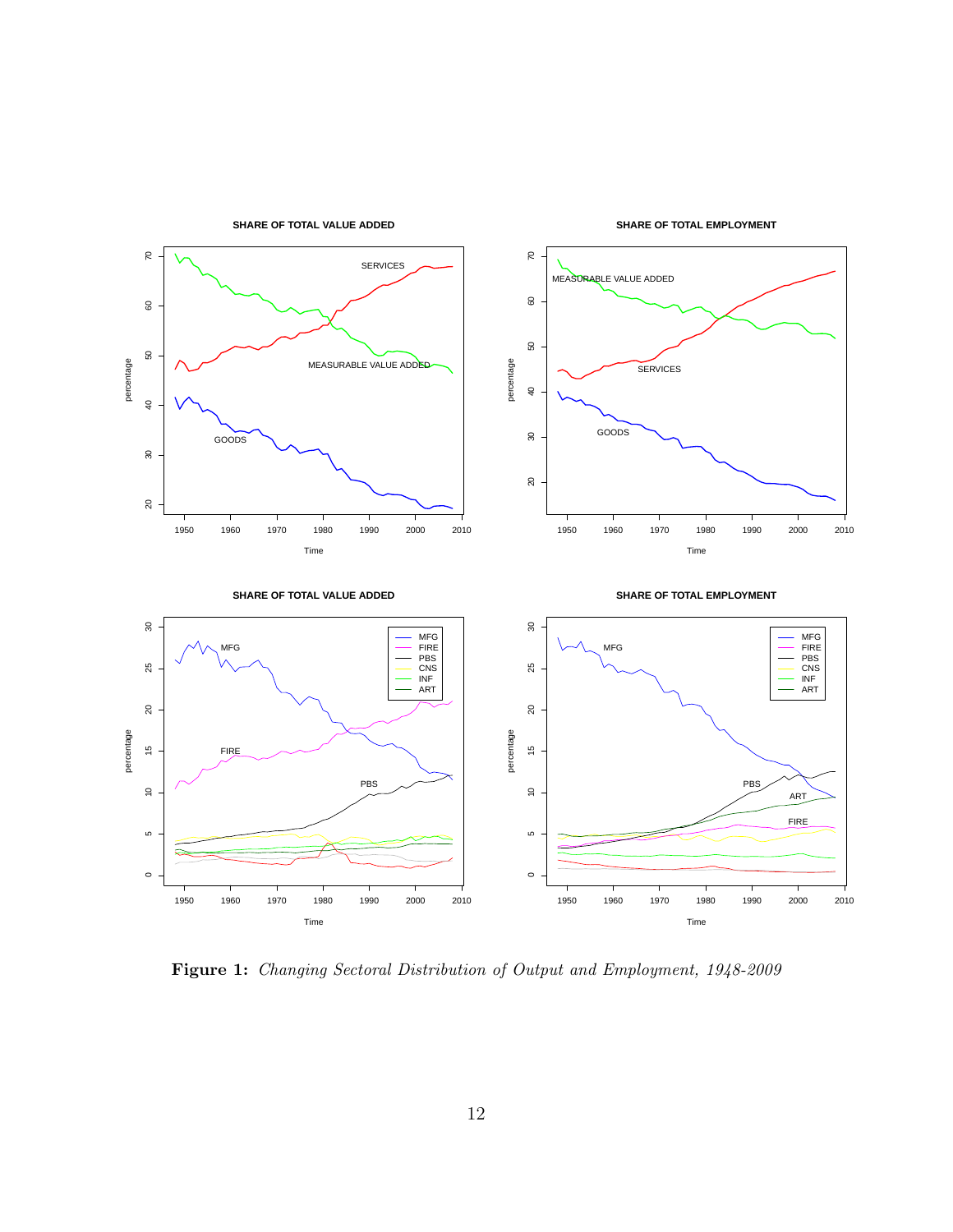| Period    | $\mathbf{ALL}$ | $\rm PVT$ | MVA  |
|-----------|----------------|-----------|------|
| 1948-08   | 3.34           | 3.31      | 2.62 |
| 1948-1973 | 3.98           | 3.81      | 3.29 |
| 1980-2008 | 2.99           | 3.02      | 2.18 |
| 1950-59   | 3.62           | 3.34      | 2.66 |
| 1960-69   | 4.65           | 4.46      | 4.12 |
| 1970-79   | 3.57           | 3.81      | 3.59 |
| 1980-89   | 3.39           | 3.40      | 2.27 |
| 1990-99   | 3.32           | 3.52      | 3.06 |
| 2000-08   | 2.15           | 2.06      | 1.29 |

Table 1: Average Annual Compound Growth Rates

# 4 Employment and Output

#### 4.1 Empirical Model

We now turn to an investigation of the changing relationship between output and employment, not only at the aggregate level but also at more disaggregated, industry, levels. We have seen that there are two distinct strands of the literature that can be used to study the changing relationship between output and employment, the Okun's Law literature and the Kaldor-Verdoorn literature. We choose to work within the latter tradition because, to our mind, it has the following advantages over the Okun's Law type analysis.

First, Okun's Law as a theoretical relationship is a reduced form relationship; it does not have any deeper theoretical underpinning other than the simple idea that producing output requires the use of labour power. The Kaldor-Verdoorn Law, on the other hand, can be derived from more primitive theoretical ideas; hence, it can be plausibly understood as a structural relationship obtaining in capitalist economies and has been used as such within the heterodox macroeconomics tradition, for instance as a "stylized fact" in the Dixon-Thirlwall (1975) model.<sup>7</sup>

Second, Okun's Law-type analyses establish a relationship between the growth of output and changes in the aggregate unemployment rate, the relationship being mediated through changes in the labour force participation rate. Thus, the Okun coefficient, can change if the labour force participation rate changes with the relationship between output growth and employment remaining unchanged. The Okun's Law framework is therefore not suitable if one is interested in primarily investigating the relationship between output growth and employment changes. The Kaldor-Verdoorn tradition, on the other hand, by directly focusing

<sup>7</sup>The Kaldor-Verdoorn relationship can be derived in several ways. For instance, it can be arrived at by combining Kaldor's technical progress function with an accelerator type relationship. It can also be derived by formalizing Allyn Young's ideas about increasing returns to scale within a neoclassical aggregate production function framework (McCombie, Pugno and Soro, 2002).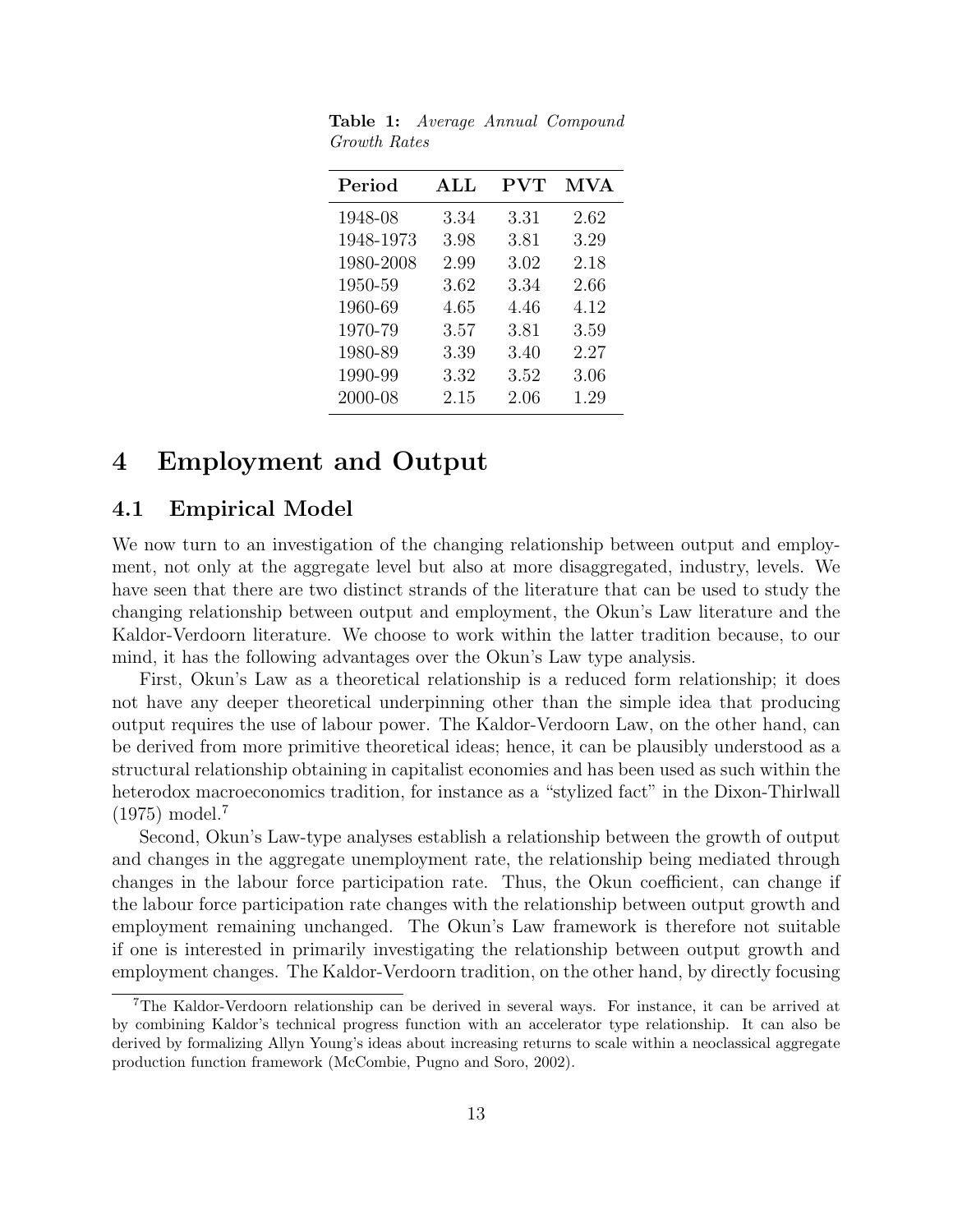on the relationship between output growth and employment growth offers precisely such a framework.

Third, while the Okun's Law-type analysis is pitched at the aggregate level, the Kaldor-Verdoorn framework naturally allows for analysis at more disaggregated levels. Since, in the absence of a sectorally captive labour force, unemployment rates cannot be meaningfully defined at the industry level Okun's Law type analysis cannot be naturally extended from the aggregate to the industry levels.

For these reasons, we use a dynamic version of the Kaldor-Verdoorn regression equation in (4) to study the changing relationship between output and employment in the post-war U.S. economy:

$$
g_t^E = \alpha + \beta g_t^Y + \sum_{i=1}^n \gamma_i g_{t-i}^Y + \sum_{j=1}^m \delta_j g_{t-j}^E + u_t,
$$
\n(6)

where  $g_t^E$  stands for growth rate of employment,  $g_t^Y$  stands for the growth rate of real output,  $u_t$  stands for an error term.

There are two parameters of interest that emerge from the estimation of (6), one which measures the contemporaneous effect of output growth on employment growth and the other that captures the long run impact of output growth on employment growth. On the one hand, the crucial parameter,  $\beta$  in (6), measures the partial effect of output growth on employment output:  $\beta$  gives the change in the growth rate of employment that will result from a one percentage point change in the growth rate of real output; we will call this the short run (or contemporaneous) Kaldor-Verdoorn coefficient. On the other hand, the long run impact of output growth on employment growth can be measured by  $\beta^*$ , where

$$
\beta^* = \frac{\beta + \sum_{i=1}^n \gamma_i}{\left(1 - \sum_{j=1}^m \delta_j\right)};
$$
\n<sup>(7)</sup>

 $\beta^*$  gives the change in the growth rate of employment that will result from a one percentage point change in the growth rate of real output when we allow the effect to completely work itself out over time, i.e., allowing lagged effects to kick in.<sup>8</sup>

#### 4.2 Some Specification Issues

The model in (6) is similar in structure to what is referred to in the literature as the dynamic version of Okun's Law (Knotek, 2007; IMF, 2010); dynamics is allowed into the model through two channels: lagged independent variable and lagged dependent variable. The first specification issue that we wish to discuss is related to the question of whether lagged dependent variables should be included in the empirical model.

Despite its wide use in the literature, we believe that there are serious drawbacks to including lags of the dependent variable in a model like (6) when the sample size for estimation

<sup>&</sup>lt;sup>8</sup>In the context of Okun's Law-type analyses, a parameter like  $\beta^*$  is known as dynamic beta; for details on dynamic betas see, International Monetary Fund (2010).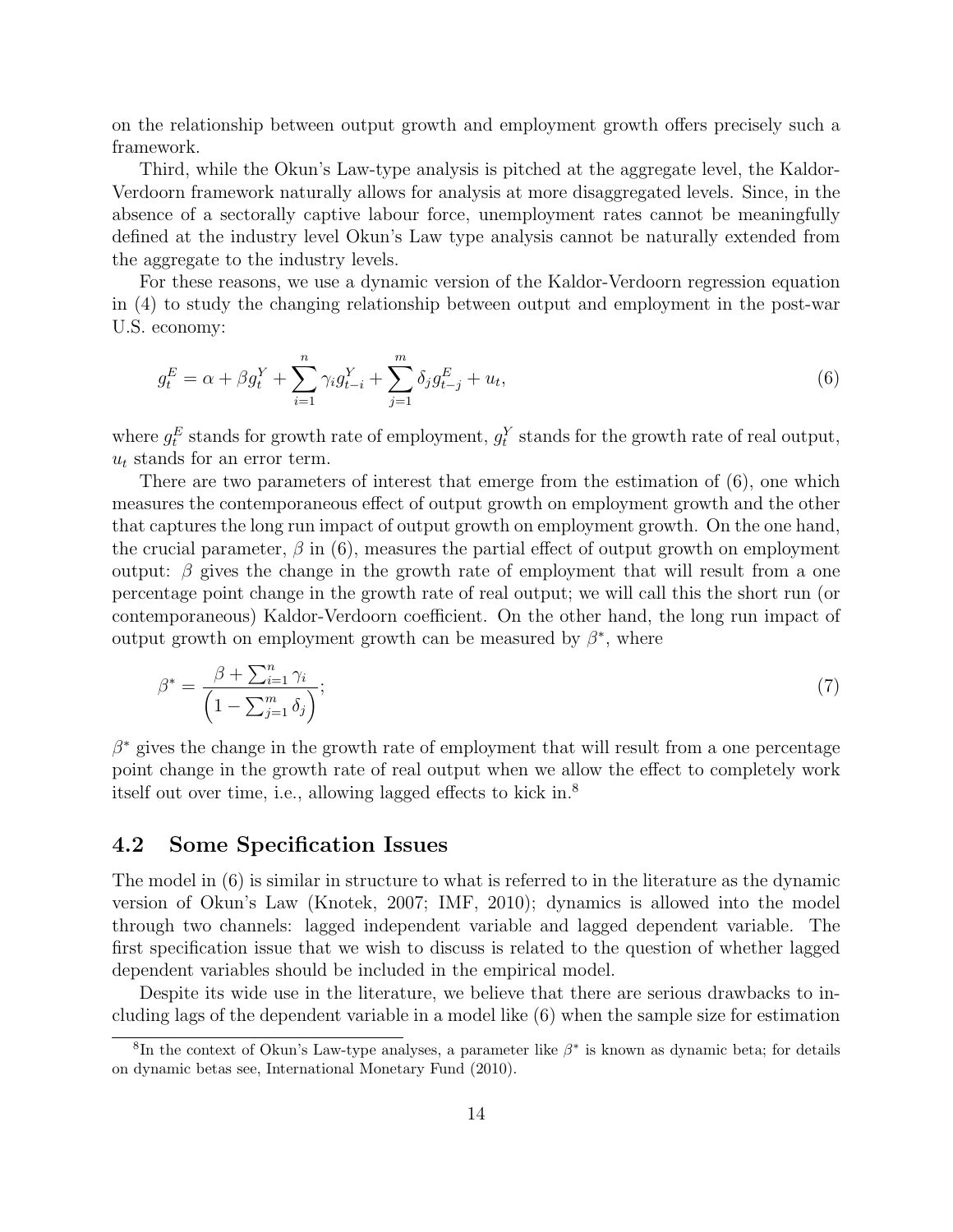is not very large. In a time series setting, inclusion of lagged dependent variables violate key exogeneity assumptions and make the OLS (ordinary least squares) estimates of the parameters inconsistent. Though the inclusion of lagged dependent variables can be justified in a large sample setting, our focus on business cycle length time periods for estimation of the model recommends that we avoid including lagged dependent variables. Often times, inclusion of lagged dependent variables is justified as a mechanism for dealing with problems of serial correlation in the errors; this is not necessary as heteroskedasticity and autocorrelation consistent (HAC) standard errors can be used to deal with problems of serial correlation of errors without, at the same time, introducing the problems of inconsistent estimation that comes with lagged dependent variables. Hence, the focus of our analysis will be on the model without lagged dependent variables; we will allow for two lags of the independent variable to capture dynamic effects. Hence, the model we estimate is

$$
g_t^E = \alpha + \beta g_t^Y + \gamma_1 g_{t-1}^Y + \gamma_2 g_{t-2}^Y + u_t,\tag{8}
$$

with the contemporaneous Kaldor-Verdoorn coefficient given by  $\beta$  and the long run Kaldor-Verdoorn coefficient given by

$$
\beta^* = \beta + \gamma_1 + \gamma_2. \tag{9}
$$

Even in the model without lagged dependent variables, we need to address one important specification issue: possible endogeneity of the growth rate of output in (8). Rowthorn (1975b) and Skott (1999), as we have already seen, have pointed to the possibility of the endogeneity of growth rate of output in a regression like (8) and have asserted that singleequation estimation methods are thereby invalid. To address this issue, we report results from two statistical tests of the endogeneity of the growth rate of output in (8): the HAC score test (Wooldridge, 1995) and the C-statistic type test of endogeneity (Hayashi, 2000). The idea behind both tests derives from Hausman (1978) and relies on comparing key statistics that would be "close" to each other for cases with and without endogeneity of the relevant regressor. The null hypothesis, in both cases, is that the relevant regressor – growth rate of output, in our case – is exogenous and large p-values imply that the null cannot be rejected. Table (6) and (5) in the Appendix report the p-values from these tests for the nine post-War business cycles and the six major sectors that are studied in this paper.<sup>9</sup> In an overwhelming number of cases, the high p-value suggest that the null hypothesis – exogenous rate of growth of output – cannot be rejected. This implies that estimating the parameters of  $(6)$  by OLS gives reasonably accurate estimates of the "true" elasticities, both short run and long run, of employment with respect to output. That the instruments used for the endogeneity tests are indeed exogenous can be seen from the results reported in Table (7) in the Appendix which reports p-values from Hansen's overidentification test; for this test, the null hypothesis is that the instruments are exogenous and thus large p-values imply that the null cannot be rejected at standard levels of statistical significance.

<sup>9</sup>This analysis uses quarterly data; for details of the construction of the data set, see the Appendix.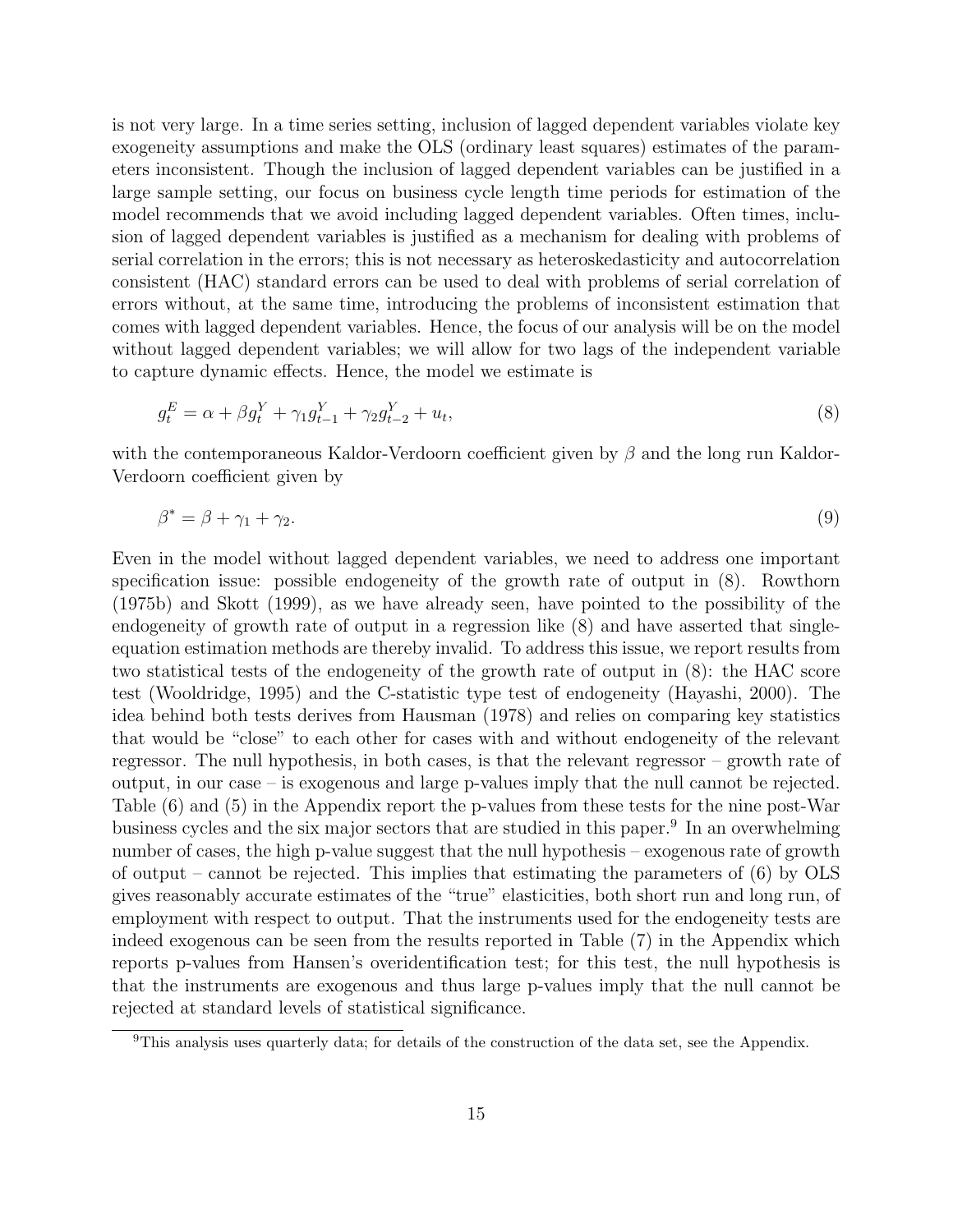#### 4.3 Evolution of Relationship over Time

Our main interest is not in studying the relationship between output and employment over the whole post-war period, but in investigating how that relationship has changed over time. To do so, we estimate the model in (6) without lagged dependent variables for each post-War business cycle (peak-to-peak).<sup>10</sup> In essence, thus, these are variable width rolling regressions with business cycle window lengths.

These regressions give us the short run and long run Kaldor-Verdoorn coefficient, which are then plotted across time to inspect the changing pattern of the response of employment to output growth. Data for these rolling regression plots come from the BEA (for aggregate output) and the BLS (for employment). Aggregate output is proxied by national income at the industry level; this data is available at a quarterly frequency from NIPA Tables 6.1 B, C and D of the BEA. Nominal national income has been deflated by the GDP deflator to arrive at a measure of real output. Nonfarm employment data at the industry level is available at a monthly frequency from Table B1 of the BLS; this data is converted into a quarterly frequency by averaging monthly data for relevant months in a quarter. Thus, the data set for the rolling regression plots run from 1948Q1 to 2010Q2.<sup>11</sup>

Figure 2 and 3 plot the short run and long run Kaldor-Verdoorn coefficient over each post-War business cycle. The first row of Figure 2 and 3 give plots for the whole economy, and the non-financial value-adding sector of the economy<sup>12</sup>; the second row covers the whole private services-producing industries and FIRE (the largest component of the services sector); the last row displays elasticities for the whole private goods-producing industries and construction. Three striking trends emerge from Figure 2 and 3.

First, for the whole economy and the NFVA sector of the economy, there has been a sharp fall in both the short run and the long run Kaldor-Verdoorn coefficient; there is a discernible downward trend in the first rows of Figure 2 and 3. The short run Kaldor-Verdoorn coefficient has fallen from about 0.4 to around 0.1; the long run coefficient has declined from the region of 0.8 to around 0.3. Both figures display decade long (or longer period) fluctuations around the downward trend. The downward trend for the long run Kaldor-Verdoorn coefficient is especially pronounced since the mid-1980s.

Second, the private services-producing industries taken together do not display any declining trend for the whole post war period. FIRE, the largest component of the private

<sup>&</sup>lt;sup>10</sup>The short peak-to-peak cycle between  $1980Q1$  and  $1981Q3$  is ignored; instead, the whole period from 1980Q1 and 1990Q3 is considered one peak-to-peak cycle giving us a total of nine cycles.

<sup>&</sup>lt;sup>11</sup>In deciding on the data source to use for the analysis in this paper we faced a trade-off between level of disaggregation and frequency. The AIA data is available at the 1 and 2 digit level of NAICS but at an annual frequency; the BEA national income data is available at a quarterly frequency but does not report values for all the NAICS codes. For the regression analysis we chose the quarterly frequency data set and sacrificed some disaggregation.

 $12$ The non-financial value-adding sector (NFVA), in this section and the next, is composed of the private goods-producing industries (mining, construction and manufacturing) and the private services-producing sector less finance, insurance & real estate. Thus, the NFVA in this sector is not identical to the MVA sector of section 3. Lack of national income data at sufficiently disaggregated levels prevent us from making the two definitions identical.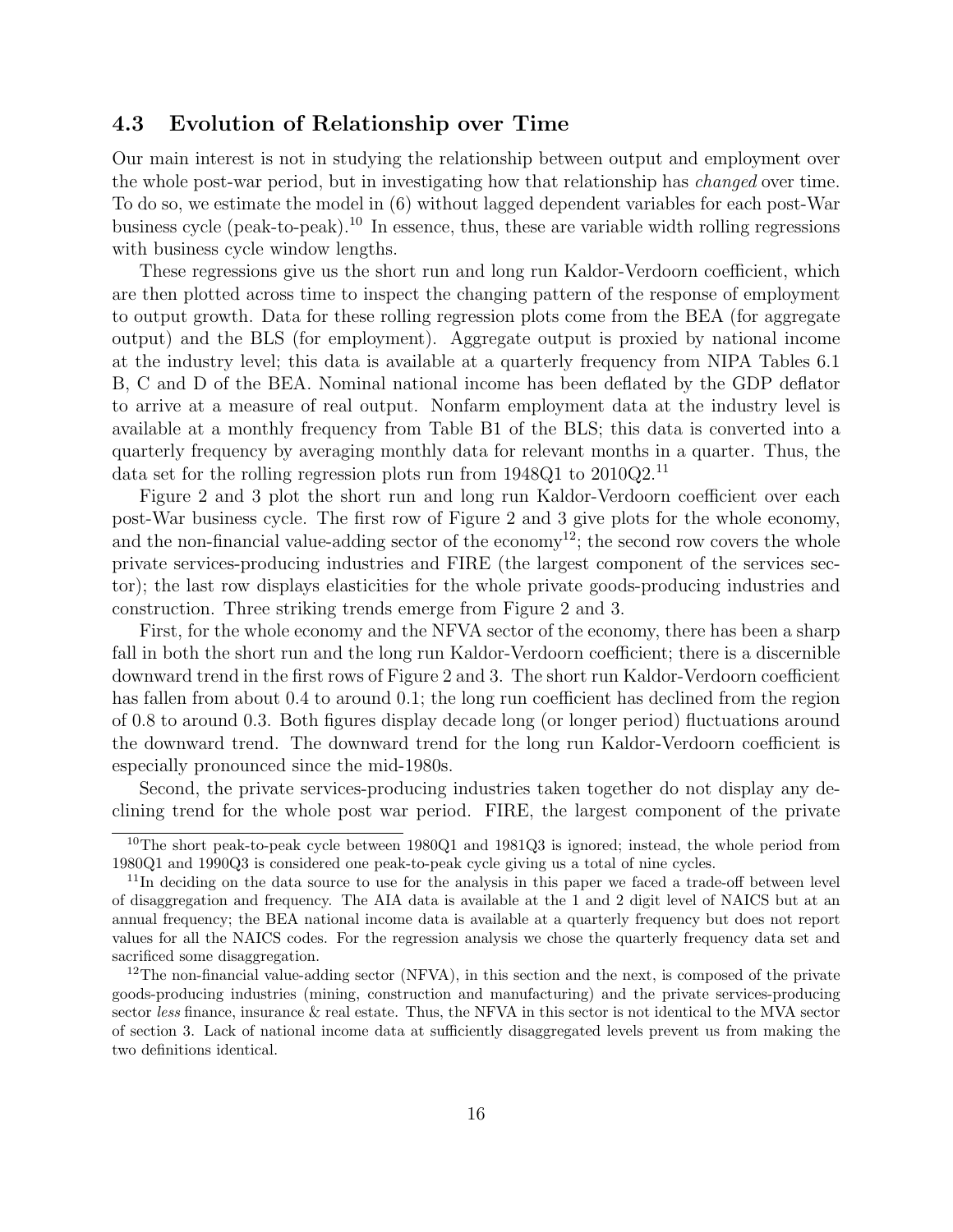|               | Post-War Period    |           | <b>Neoliberal Period</b> |           |  |
|---------------|--------------------|-----------|--------------------------|-----------|--|
| <b>SECTOR</b> | Short-Run Long-Run |           | Short-Run                | Long-Run  |  |
| ALL           | $4.16***$          | $4.20***$ | $2.71***$                | $2.12**$  |  |
| <b>NFVA</b>   | $2.43***$          | $2.07**$  | $1.86**$                 | $1.82**$  |  |
| PGD           | $5.77***$          | $4.61***$ | $4.43***$                | $3.15***$ |  |
| <b>CNS</b>    | $3.41***$          | $3.13***$ | $5.09***$                | $2.08**$  |  |
| <b>PSV</b>    | 1.30               | $2.77***$ | 1.37                     | 1.36      |  |
| <b>FIR</b>    | $-1.23$            | $-0.89$   | 0.66                     | $2.93***$ |  |
|               |                    |           |                          |           |  |

**Table 2:** Testing for Decline in Elasticities

<sup>a</sup> The null hypothesis is that the estimates of Kaldor-Verdoorn coefficient is same between the business cycles at the two ends of the period under consideration; the (one-sided) alternative is that the coefficient is larger in the initial period. The entries in the table are the values of the test statistic in (10); a large positive value of the test statistic is evidence against the null. Significance levels: ∗∗∗: 1 percent; ∗∗: 5 percent.

services-producing sector, has always had a numerically small (i.e., close to zero) short run Kaldor-Verdoorn coefficient; there is no observable trend in the Kaldor-Verdoorn coefficient for FIRE. The long run Kaldor-Verdoorn coefficient, on the other hand, does display a significant downward trend from the early 1980s.

Third, the private goods-producing industries behave very differently from the servicesproducing industries. The private goods-producing industries as a whole display a significant downward trend in both the short run and long run Kaldor-Verdoorn coefficient over the whole post war period. Though there is an upward trend in the early 1970s, that gets quickly reversed and there is a pronounced decline since the mid-1970s. Manufacturing, the largest component of the private goods-producing industries, displays the same trend – though we do not include the manufacturing sector in Figure 2 and 3 – and drives the result for the whole goods-producing sector.

While visual inspection of trends in Figures 2 and 3 show significant declines in the values of both the short run and the long run Kaldor-Verdoorn coefficient for the whole economy and for most sub-sectors, Table 2 brings statistical evidence to bear on the issue of decline. After all, the decline that is discerned by visual inspection might not be statistically significant; it might be driven by pure sampling error. In Table (2), we report results of testing the null hypothesis that the elasticities – both short run and long run – are the same between the business cycles at the two ends of the period under consideration.

Suppose we wish to compare the elasticities between two business cycles, indexed by  $i = 1, 2$ . Let  $\hat{\beta}_1$  and  $\hat{\beta}_2$  be the OLS estimators for the true Kaldor-Verdoorn coefficient  $\beta_1$  and  $\beta_2$  respectively in the two business cycles respectively. Let  $s_1^2$  and  $s_2^2$  be the heteroskedasticity and autocorrelation consistent (HAC) estimators of the variance  $\sigma_1^2$  and  $\sigma_2^2$ , respectively, of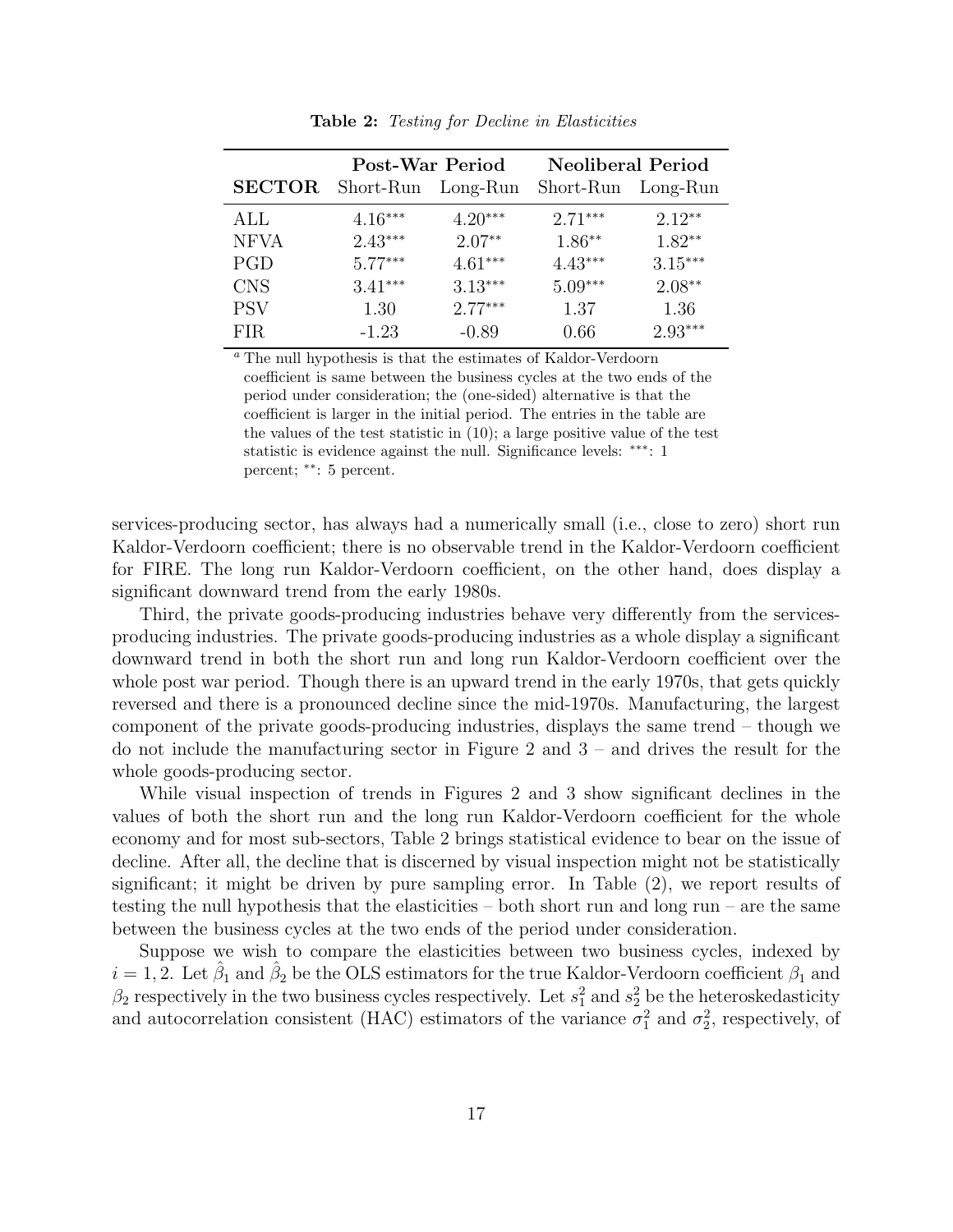the OLS estimators  $\hat{\beta}_1$  and  $\hat{\beta}_2$ . Then, the test statistic

$$
t = \frac{(\hat{\beta}_1 - \hat{\beta}_2)}{\sqrt{s_1^2 + s_1^2}}\tag{10}
$$

is distributed asymptotically as a standard normal random variable under the null

$$
H_0: \beta_1 = \beta_2.
$$

The first two columns report the test statistic for testing the null that the short run and the long run Kaldor-Verdoorn coefficient is same for the following two peak-to-peak business cycles:  $1948Q4-1953Q2$ , and  $2001Q1-2007Q4$  (i.e., the whole post-war period); the next two columns report the test statistic for comparisons between the following two peak-topeak business cycles: 1973Q4-1980Q1 and 2001Q1–2007Q4 (i.e., the neoliberal period). The alternative hypothesis is that the Kaldor-Verdoorn coefficient in the initial period is higher than that in the final period; hence, a positive and large value of the test statistic reported in Table 2 is strong evidence against the null of no change in the Kaldor-Verdoorn coefficient over time.

Two interesting facts that emerge from Table 2. First, the services-producing industries (PSV) and its largest component, finance, insurance and real estate (FIR), either fail to reject the null hypothesis or reject it in a much weaker fashion than the other sectors. This seems to suggest that the growing strength of the Kaldor-Verdoorn effect has been much more prominent in the non-services part of the economy. Second, the rejection of the null hypothesis is weaker in the neoliberal period than for the whole post-war period. This is because the declining trend in the Kaldor-Verdoorn coefficient was arrested and even significantly reversed for about a decade long period before the onset of neoliberalism.

#### 4.4 Decomposition of Kaldor-Verdoorn Effect

Suppose the economy is composed of two sectors, A and B. For instance, A could refer to the goods-producing industries (PGD) and B could refer to the services-producing industries (PSV); or, A could refer to the value-adding sectors (NFVA) and B could refer to the nonvalue-adding sectors (i.e., the aggregate economy less NFVA). Let subscripts Y and E refer to output and employment and superscripts  $A$  and  $B$  refer to the two sectors that make up the aggregate economy. Thus,  $g_Y, g_Y^A$  and  $g_Y^B$  refers to the growth rate of output in the aggregate economy and the two sectors respectively; similarly,  $g_E$  refers to the growth rate of employment in the aggregate economy,  $g_E^A$  and  $g_E^B$  refers to the growth rates of employment in sectors A and B respectively. If  $S_E^A$  refers to the share of sector A in total employment, then

$$
g_E = S_E^A g_E^A + (1 - S_E^A) g_E^B;
$$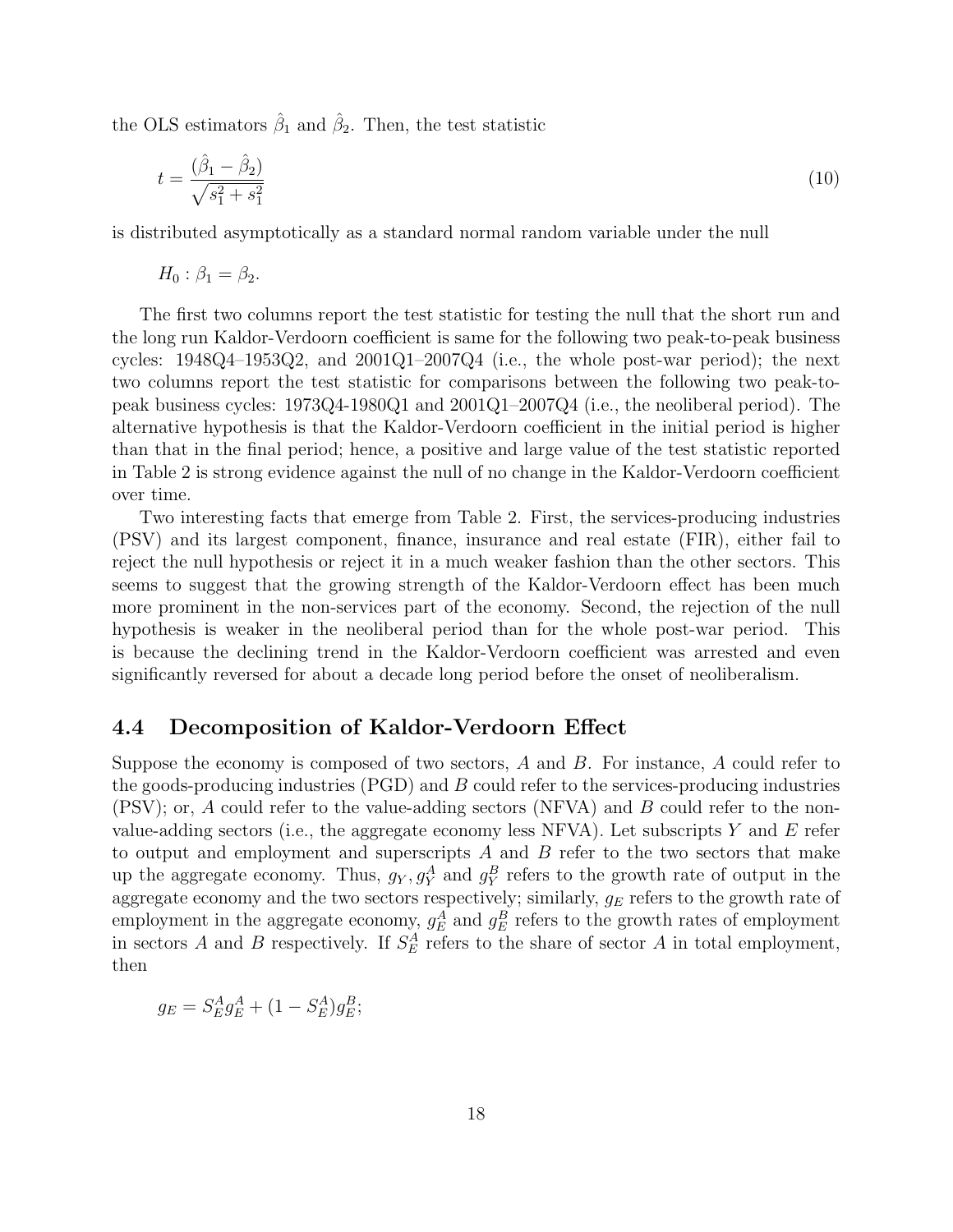

Figure 2: Short Run Kaldor-Verdoorn Coefficient over Business Cycles (peak-to-peak)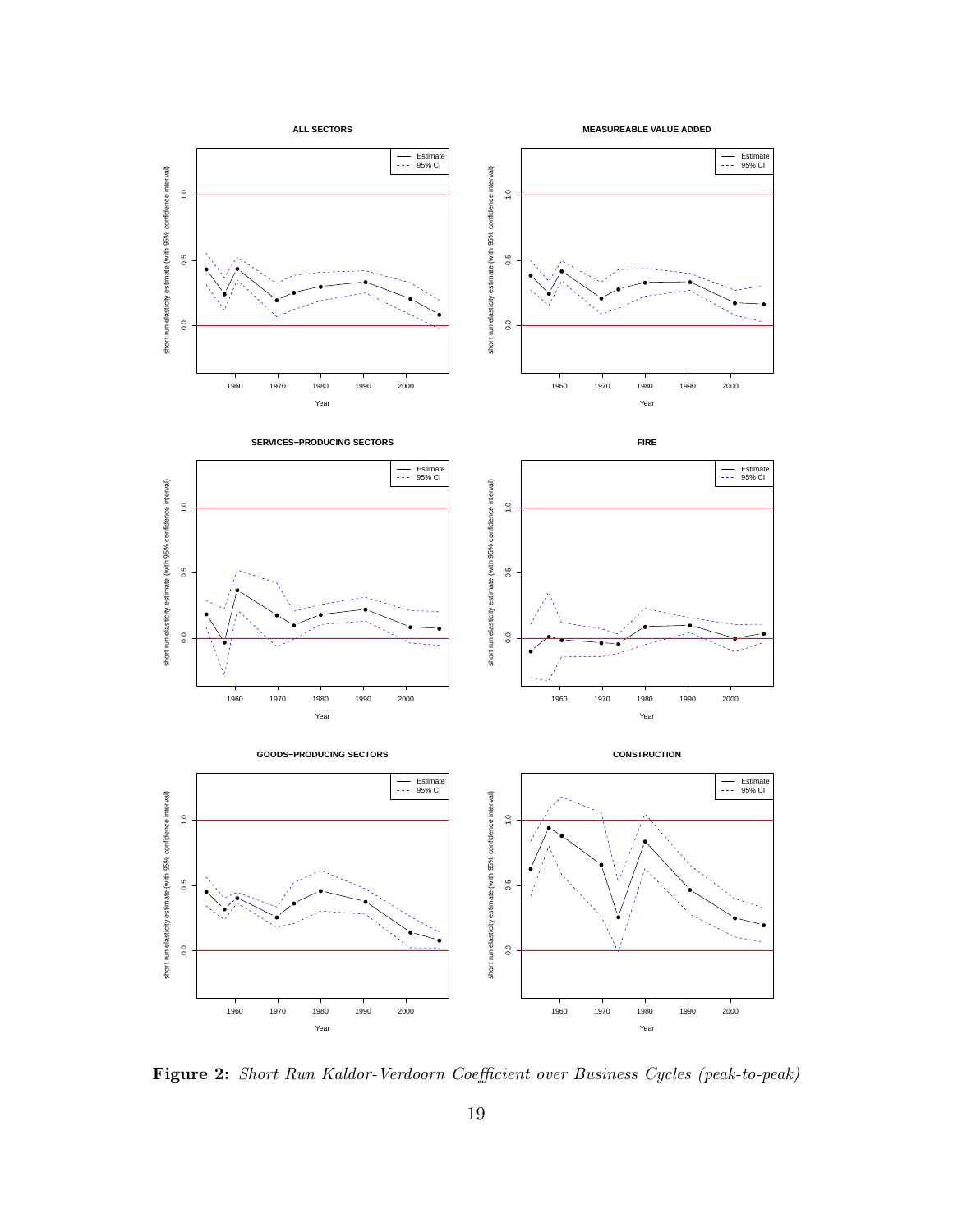

Figure 3: Long Run Kaldor-Verdoorn Coefficient (without lagged dependent variable) over Business Cycles (peak-to-peak)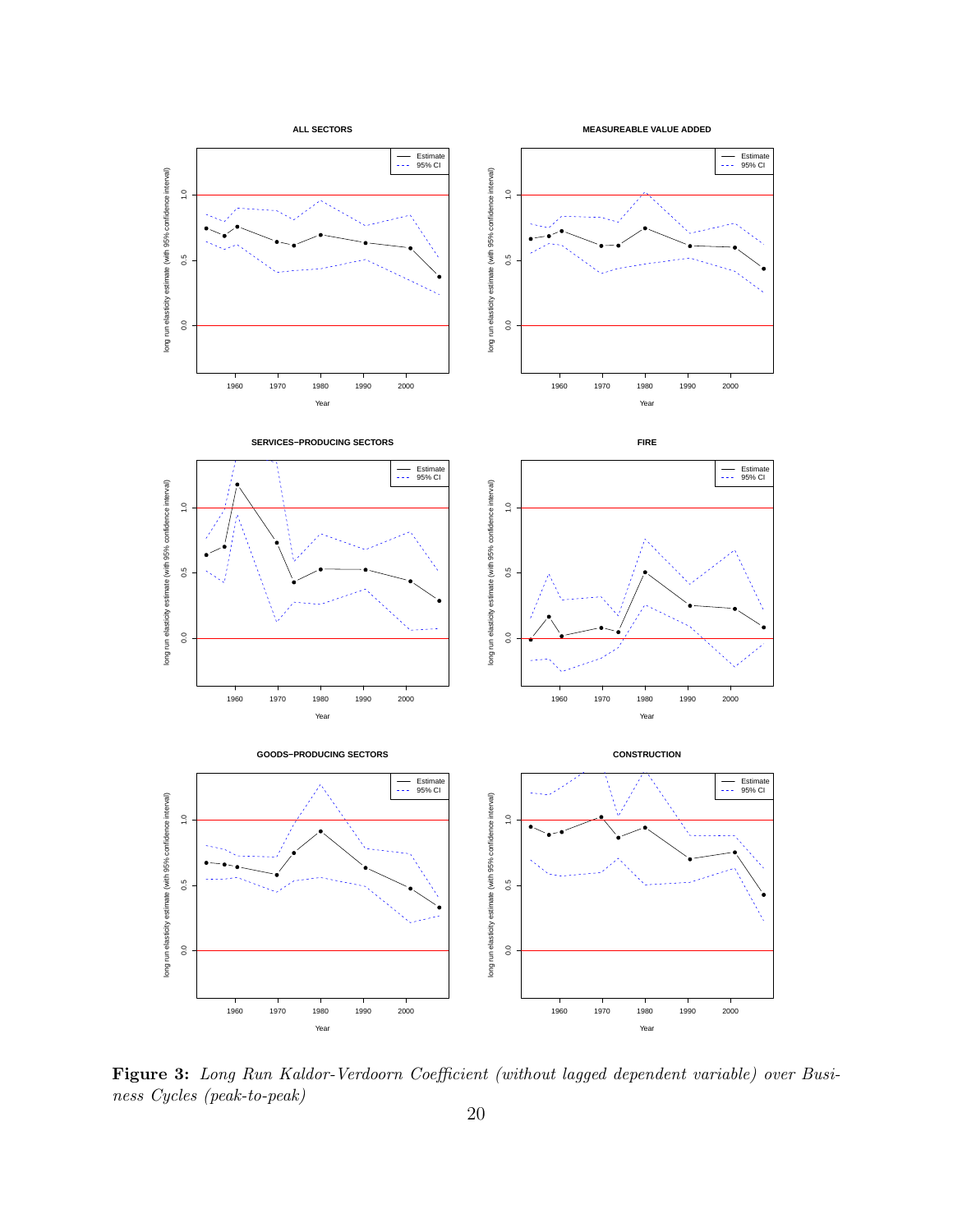differentiating the above expression w.r.t.  $g_Y$  (the growth rate of aggregate output), we get

$$
\begin{split} \beta=&\frac{dg_E}{dg_Y}\\ =&S_E^A\beta^A\frac{dg_Y^A}{dg_Y}+(1-S_E^A)\beta^B\frac{dg_Y^B}{dg_Y}+(g_E^A-g_E^B)\frac{dS_E^A}{dg_Y}\\ \approx&S_E^A\beta^A\frac{\Delta g_Y^A}{\Delta g_Y}+(1-S_E^A)\beta^B\frac{\Delta g_Y^B}{\Delta g_Y}+(g_E^A-g_E^B)\frac{\Delta S_E^A}{\Delta g_Y}, \end{split}
$$

where  $\beta$  is the marginal effect of output growth on employment growth for the whole economy, and  $\beta^A$  and  $\beta^B$  are the marginal effects of output growth on employment growth for sector A and B respectively. Note that the last step gives us an approximation because we replace differentials (i.e., instantaneous change) with differences (i.e., change over a finite time period).

Thus, if  $\hat{\beta}$ ,  $\hat{\beta}^A$  and  $\hat{\beta}^B$  are consistent estimators of  $\beta$ ,  $\beta^A$  and  $\beta^B$  for some time period, then we have the following decomposition of  $\hat{\beta}$  in terms of the relative shares of the two sectors in total employment  $S_E^A$ , the relative growth rates of output in the two sectors,  $\Delta g_Y^A/\Delta g_Y$ , and estimates of the marginal effects of output growth on employment growth  $\hat{\beta}^A$  and  $\hat{\beta}^B$  in the two sectors:

$$
\hat{\beta} \approx \hat{\beta}^A (S_E^A \frac{\Delta g_Y^A}{\Delta g_Y}) + \hat{\beta}^B (1 - S_E^A) \frac{\Delta g_Y^B}{\Delta g_Y} + (g_E^A - g_E^B) \frac{\Delta S_E^A}{\Delta g_Y}.
$$
\n(11)

For a period when the relative employment shares in the two sectors remain unchanged, the last term in (11) drops out and we have

$$
\hat{\beta}_{CSE} \approx \hat{\beta}^A (S_E^A \frac{\Delta g_Y^A}{\Delta g_Y}) + \hat{\beta}^B (1 - S_E^A) \frac{\Delta g_Y^B}{\Delta g_Y},\tag{12}
$$

where  $\hat{\beta}_{CSE}$  gives the value of the Kaldor-Verdoorn coefficient that would have approximately arisen under a constant share of employment (hence the subscript CSE). Table 3 and 4 give values of  $\hat{\beta}$  and  $\hat{\beta}_{CSE}$ , i.e., both short run and long run Kaldor-Verdoorn coefficients, for two different sectoral decompositions. In Table 3, the total private sector is broken up into goods-producing and services-producing industries; in Table 4, the total private sector is decomposed between a value-adding sector (NFVA) and a value-using sector (PVT less NFVA). In Table 3 and 4 comparison of columns (1) and (2) for the short run Kaldor-Verdoorn coefficient, and comparison of columns (3) and (4) for the long run coefficient shows that the value of both coefficients fall over the post-War period even when share of employment remains unchanged between goods and services-producing industries, and between NFVA and non-NFVA.

This decomposition, therefore, highlights the important fact that the fall in the Kaldor-Verdoorn coefficient for broad aggregates of the U.S. economy reflects both the shift of value added toward the service sector (which has a lower coefficient) and a fall in the coefficients in the subsectors themselves.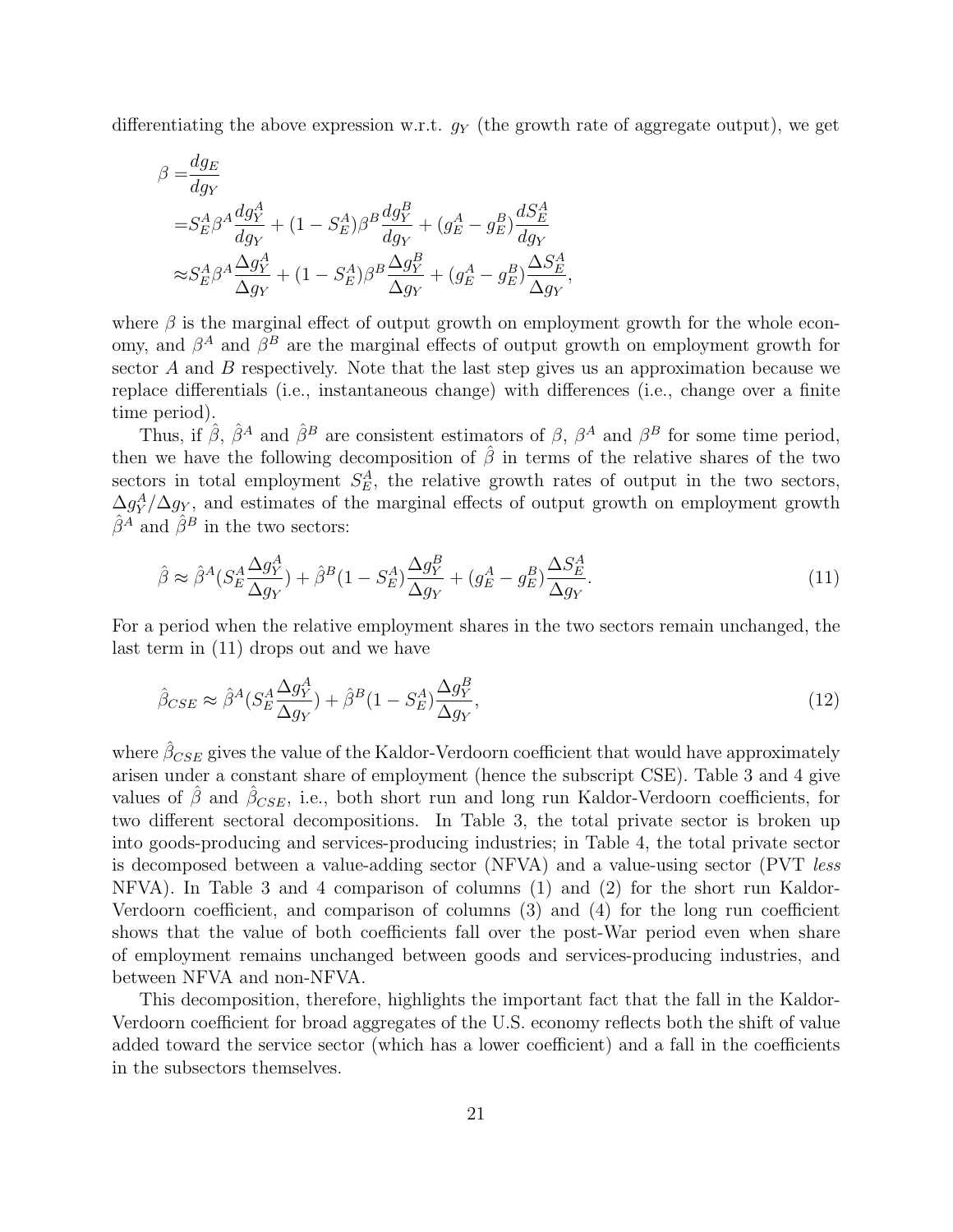|               |      | Contemporaneous | Long Run |         |
|---------------|------|-----------------|----------|---------|
| Cycle         | (1)  | (2)             | (3)      | (4)     |
| 1948Q4-1953Q2 | 0.41 | 0.31            | 0.73     | 0.67    |
| 1953Q2-1957Q3 | 0.26 | 0.25            | 0.74     | 0.71    |
| 1957Q3-1960Q3 | 0.45 | 0.34            | 0.80     | 0.90    |
| 1960Q3-1969Q4 | 0.20 | 0.18            | 0.65     | 0.85    |
| 1969Q4-1973Q4 | 0.27 | $-2.05$         | 0.64     | $-2.28$ |
| 1973Q4-1980Q1 | 0.35 | 0.50            | 0.80     | 0.97    |
| 1980Q1-1990Q3 | 0.37 | 0.27            | 0.66     | 0.52    |
| 1990Q3-2001Q1 | 0.21 | 0.06            | 0.61     | 0.19    |
| 2001Q1-2007Q4 | 0.11 | 0.08            | 0.42     | 0.31    |

Table 3: Decomposition of Kaldor-Verdoorn Coefficients  $(PGD$  and  $PSV)^a$ 

<sup>a</sup> Columns 1 and 3 give the estimated Kaldor-Verdoorn coefficient, i.e,  $\hat{\beta}$  in (8); columns 2 and 4 give the value of the Kaldor-Verdoorn coefficient computed under the assumption that the share of employment does not change over the business cycle, i.e.,  $\hat{\beta}_{CSE}$  in (12).

|               |      | Contemporaneous   | Long Run |      |
|---------------|------|-------------------|----------|------|
| Cycle         | (1)  | $\left( 2\right)$ | (3)      | (4)  |
| 1948Q4-1953Q2 | 0.41 | 0.40              | 0.73     | 0.69 |
| 1953Q2-1957Q3 | 0.26 | 0.25              | 0.74     | 0.70 |
| 1957Q3-1960Q3 | 0.45 | 0.50              | 0.80     | 0.86 |
| 1960Q3-1969Q4 | 0.20 | 0.13              | 0.65     | 0.40 |
| 1969Q4-1973Q4 | 0.27 | 0.35              | 0.64     | 0.77 |
| 1973Q4-1980Q1 | 0.35 | 0.30              | 0.80     | 0.70 |
| 1980Q1-1990Q3 | 0.37 | 0.33              | 0.66     | 0.60 |
| 1990Q3-2001Q1 | 0.21 | 0.71              | 0.61     | 2.24 |
| 2001Q1-2007Q4 | 0.11 | 0.19              | 0.42     | 0.50 |

Table 4: Decomposition of Kaldor-Verdoorn Coefficients  $(NFVA$  and  $PVT$ -less-NFVA)<sup>a</sup>

<sup>a</sup> Columns 1 and 3 give the estimated Kaldor-Verdoorn coffeicient, i.e,  $\hat{\beta}$  in (8); columns 2 and 4 give the value of the Kaldor-Verdoorn coefficient computed under the assumption that the share of employment does not change over the business cycle, i.e.,  $\hat{\beta}_{CSE}$  in (12).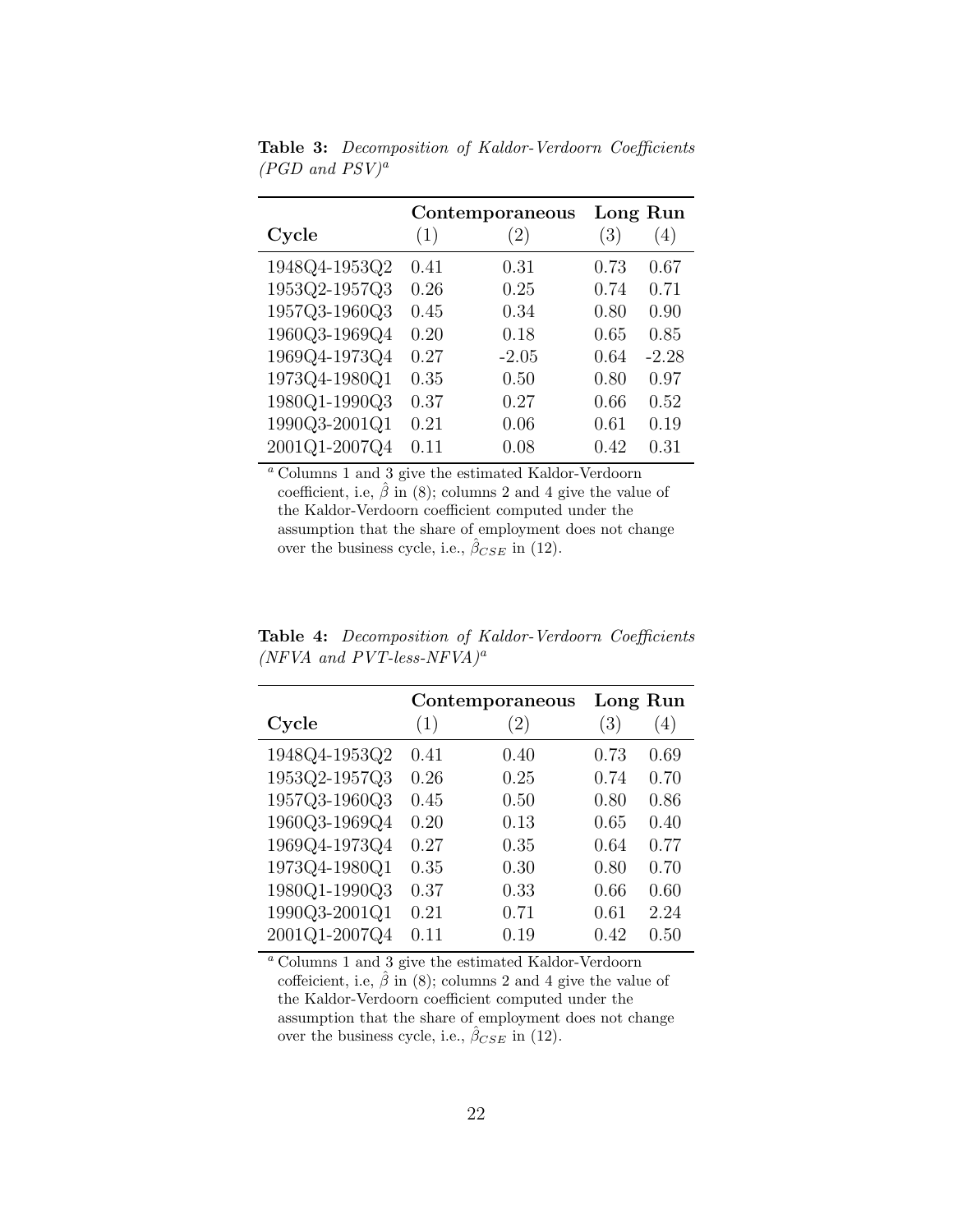# 5 The Discrepancy in the Current Recession

With the results of this analysis at hand, we are now ready to return to one of the motivating questions of this paper: the huge discrepancy between employment-output dynamics in the current recession and what one would expect on the basis of past trends.

To highlight the discrepancy between actual and "predicted" employment changes, we compute out-of-sample forecast for the average annual compound growth rate of employment allowing for lagged effects of observed output growth rates and compare it to observed growth rates of employment during the same period. To fix notations, suppose, starting in period t, a downturn lasts for n quarters. Let  $g_{t+k}^E$  and  $\hat{g}_{t+k}^E$  denote the actual and forecast quarterover-quarter growth rate of employment between quarter  $t + k - 1$  and  $t + k$  respectively, where  $k = 0, 1, \ldots, (n-1)$ , and forecasting is done using model (8) with a data set extending over the previous peak-to-peak business cycle.

The actual average annual compound growth rate of employment in the downturn,  $\bar{g}^E$ , is given by

$$
\bar{g}^E = \left\{ \sqrt[n]{(1 + g_t^E) \dots (1 + g_{t+n-1}^E)} - 1 \right\} \times 400;
$$

on the other hand, the forecast average annual compound growth rate of employment in the downturn,  $\hat{g}^E$ , is given by

$$
\hat{\bar{g}}^E = \left\{ \sqrt[n]{(1 + \hat{g}_t^E) \dots (1 + \hat{g}_{t+n-1}^E)} - 1 \right\} \times 400. \tag{13}
$$

For instance, for computing the forecast peak-to-trough (average annual) employment growth rate for the 1991 recession, the model in (8) is estimated with a data set that runs from 1980Q1 to 1990Q3. The estimated parameters are then used to compute forecast growth rates for each of the quarters in the recession using (8). The forecast average annual growth rate of employment is then computed with the help of (13). Figure 4 plots  $\bar{g}^E$  and  $\hat{\bar{g}}^E$  for all the post-war downturns for the 6 industry grouping under investigation.

The comparison of the recovery period between actual and forecast employment growth is carried out in a similar manner. Since data is available for the current recovery for only a 5 quarter period after the trough in 2009Q2, we have chosen to focus on a 5 quarter period after each trough to compare the forecast and actual growth rates of employment during the recovery period. For a four quarter recovery after the trough starting in period  $t$ , the actual average annual compound growth rate of employment during the recovery,  $\tilde{g}^E$ , is given by

$$
\tilde{g}^E = \left\{ \sqrt[5]{(1+g_t^E)(1+g_{t+1}^E)(1+g_{t+2}^E)(1+g_{t+3}^E)(1+g_{t+4}^E)} - 1 \right\} \times 400;
$$

on the other hand, the forecast average annual compound growth rate of employment in the recovery period,  $\hat{\tilde{g}}^E$ , is given by

$$
\hat{\tilde{g}}^E = \left\{ \sqrt[5]{(1 + \hat{g}_t^E)(1 + \hat{g}_{t+1}^E)(1 + \hat{g}_{t+2}^E)(1 + \hat{g}_{t+3}^E)(1 + \hat{g}_{t+4}^E)} - 1 \right\} \times 400. \tag{14}
$$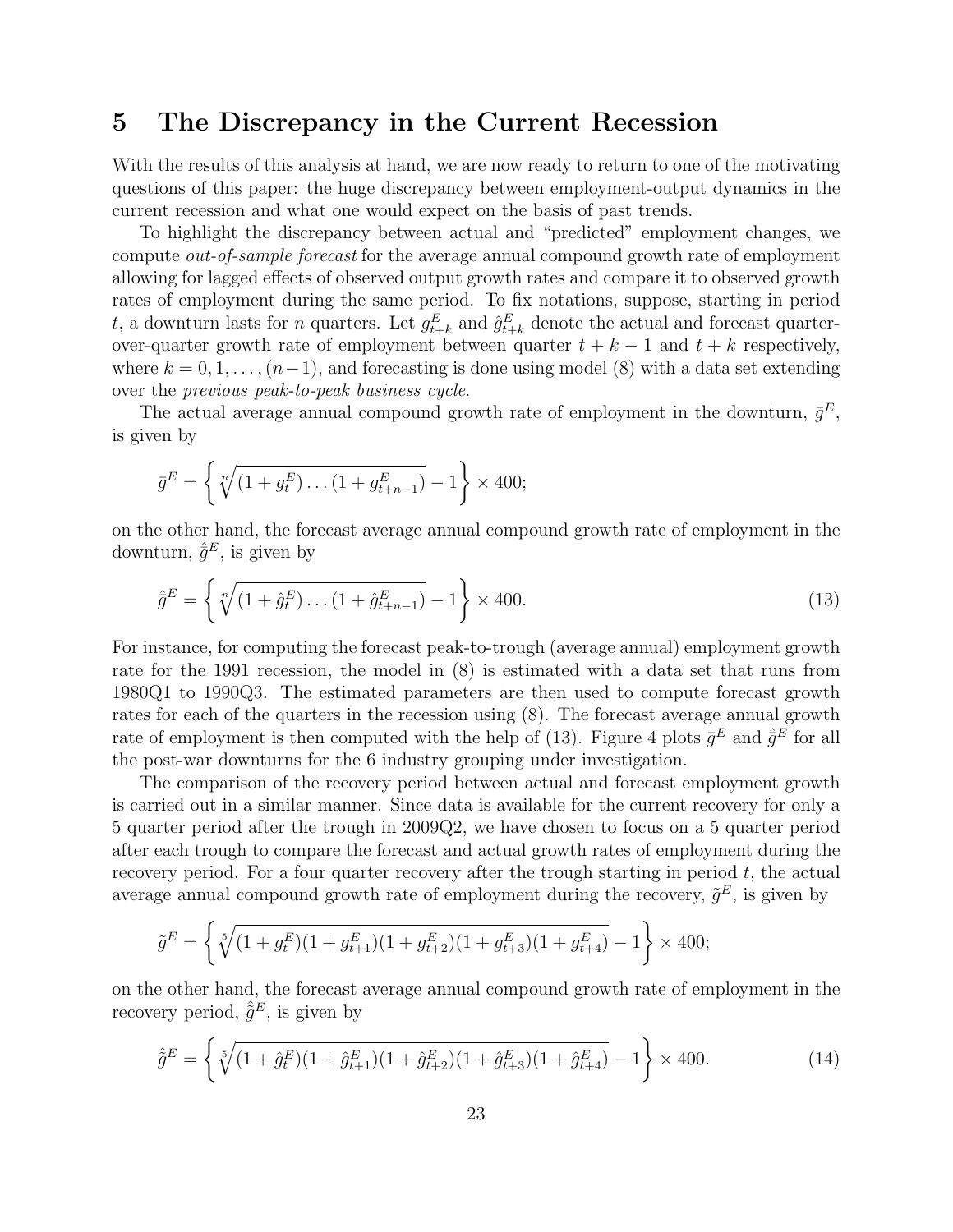For instance, for computing the forecast trough-to-recovery (average annual) employment growth rate for the 1991 recession, the model in (8) is estimated again with a data set that runs from 1980Q1 to 1990Q3. The estimated parameters are then used to compute forecast growth rates for each of the 5 quarters in the recovery using (8). The forecast average annual growth rate of employment is then computed with the help of (14). Figure 5 plots  $\tilde{g}^E$  and  $\hat{\tilde{g}}^E$  for all the post-war downturns for the 6 sectors under investigation.

The most striking trend emerging from Figure 4 and 5 is the aggregate evidence of a structural break in the relationship between employment and aggregate demand sometime during the 1980s (beginning of the neoliberal period), especially during the recovery phase of busniess cycles. The first chart in the first row in Figure 5 (whole economy) shows that for all recoveries prior to the double-dip recession in 1980, predicted and actual employment changes in the 5 post-trough quarters moved in the same direction; both were positive though different in magnitude. During the 1982 recovery, this trend was reversed for the first time: while predicted employment change was positive, actual employment change was negative. In the next three recessions, this trend reversal has continued unabated.

### 6 Explanations

The evidence we have presented here suggests that the Kaldor-Verdoorn effect has become significantly stronger in the U.S. economy in recent decades, and that this fact is one of the factors at the root of the changing connection between measured real output and employment. This raises the question of explanations for these structural changes.

Three possible explanations are: a shift in the U.S. labor market to a greater reliance on temporary workers (flexible labor); the fact that, as Kaldor noted, "real output" in service-producing sectors is not independently measured from income in those sectors, so that some observed increases in real output are illusory (mis-measurement of real output); and globalization, which leads to restructuring of production so as to shift low-value-added employment from the U.S. to lower-wage regions of the world (global restructuring). We discuss each of these possibilities in the light of the evidence we have presented.

#### 6.1 Flexible Labor

One of the major explanations offered in the mainstream literature for the discrepancy between actual and predicted employment changes that is often construed as a "breakdown" of Okun's Law, is what might be called the "flexibilization of labor" (for instance captured by the increase in the share of temporary workers in the workforce) across industries. This argument was used by Groshen and Potter (2003) to explain the jobless recovery after the 2000 recession in the U.S.; a broader but similar argument has been made in the 2010 World Economic Outlook of the IMF using a cross-country framework (IMF, 2010).

This argument is straightforward. When the labor regime becomes more flexible and unionization rates go down, firms cut down on the permanent workforce and replace them with temporary workers. When there is an increase in demand during business cycle upturns,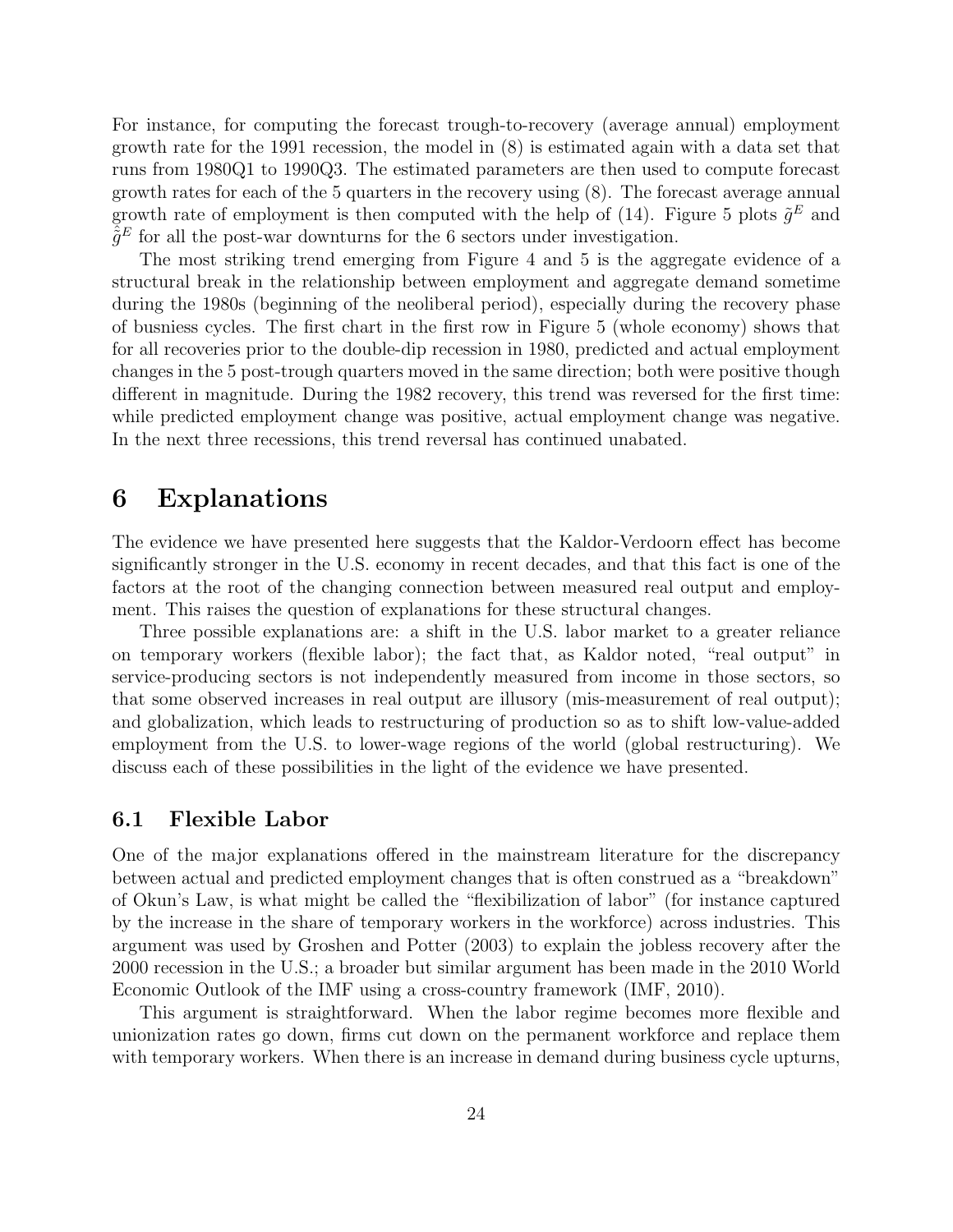

Figure 4: Actual Versus Predicted Average Annual Compound Growth Rate (%) of Employment: Peak-to-Trough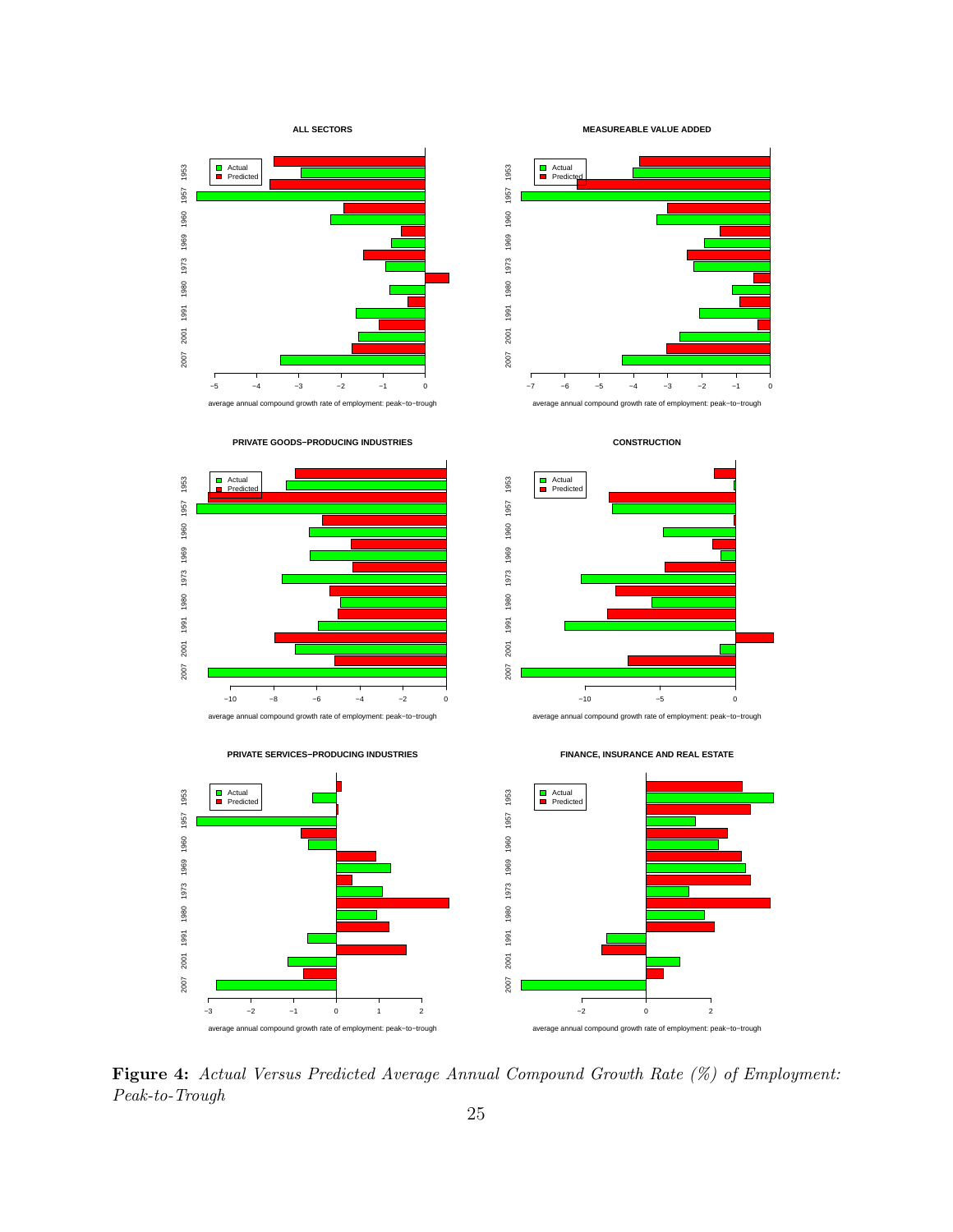



**PRIVATE GOODS−PRODUCING INDUSTRIES**











average annual compound growth rate of employment: trough−to−recovery (4 qtr)







**FINANCE, INSURANCE AND REAL ESTATE**

Figure 5: Actual Versus Predicted Average Annual Compound Growth Rate (%) of Employment: Trough-to-Recovery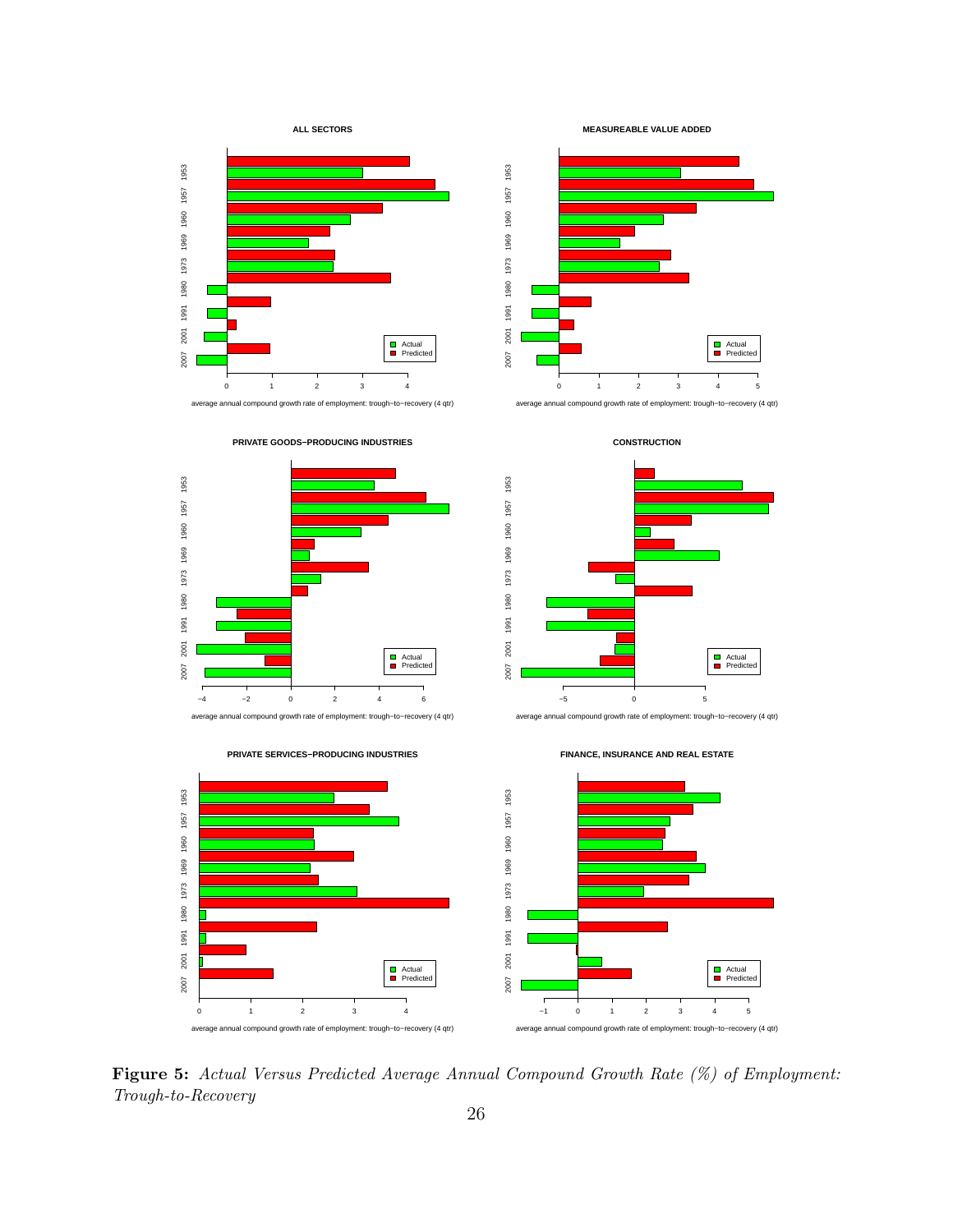

Figure 6: Scatterplot of Kaldor-Verdoorn Coefficients Against Share of Temporary Workers for 54 U.S. Private Industries, 1998-08

firms hire temporary workers rapidly and in a slump they shed most of their temporary workforce. Thus, job losses are now "permanent" in nature as opposed to temporary layoffs of permanent workers, i.e., job losses lead to permanent severing of employer-employee ties rather than temporary severing of employer-employee ties with the implicit assumption of a resumption of the relationship after the economic storm is weathered. In the context of technological change and globalization of production (i.e., relocation and outsourcing), the increase in the share of the temporary workforce increases the possibilities of "structural change" (i.e., permanent shift of jobs across sectors, industries, regions and even countries). When demand does revive during the upswing of the business cycle, the hiring process is much more subdued because some of the jobs are simply not there anymore and creating new jobs takes more time in the face of increased uncertainty. Hence, recoveries are jobless.

There is certainly a ring of plausibility to this argument; the idea of flexibilization of labor seems to fit in with the general neoliberal turn since the late 1970s. But we don't think this argument captures the whole story. Even though the increasing flexibilization of the workforce can probably explain the tepid job growth during recoveries, it is not clear whether this effect remains in effect over the whole business cycle. If flexibilization increases the ease of the hiring and firing process, the subdued employment response of output growth during the recovery phase might come together with increased responsiveness during the downturn (when the temporary workforce is rapidly shed) and the advanced phase of the upturn (when temporary workers are rapidly hired to meet the growing demand). It is, therefore, possible that when we look at the whole business cycle, the effect of flexibilization on the relationship between output growth and employment washes out or is even reversed. A careful reading of the evidence, in fact, suggests both cross-sectional and time series problems with the "flexible labor" explanation for the diminished employment response of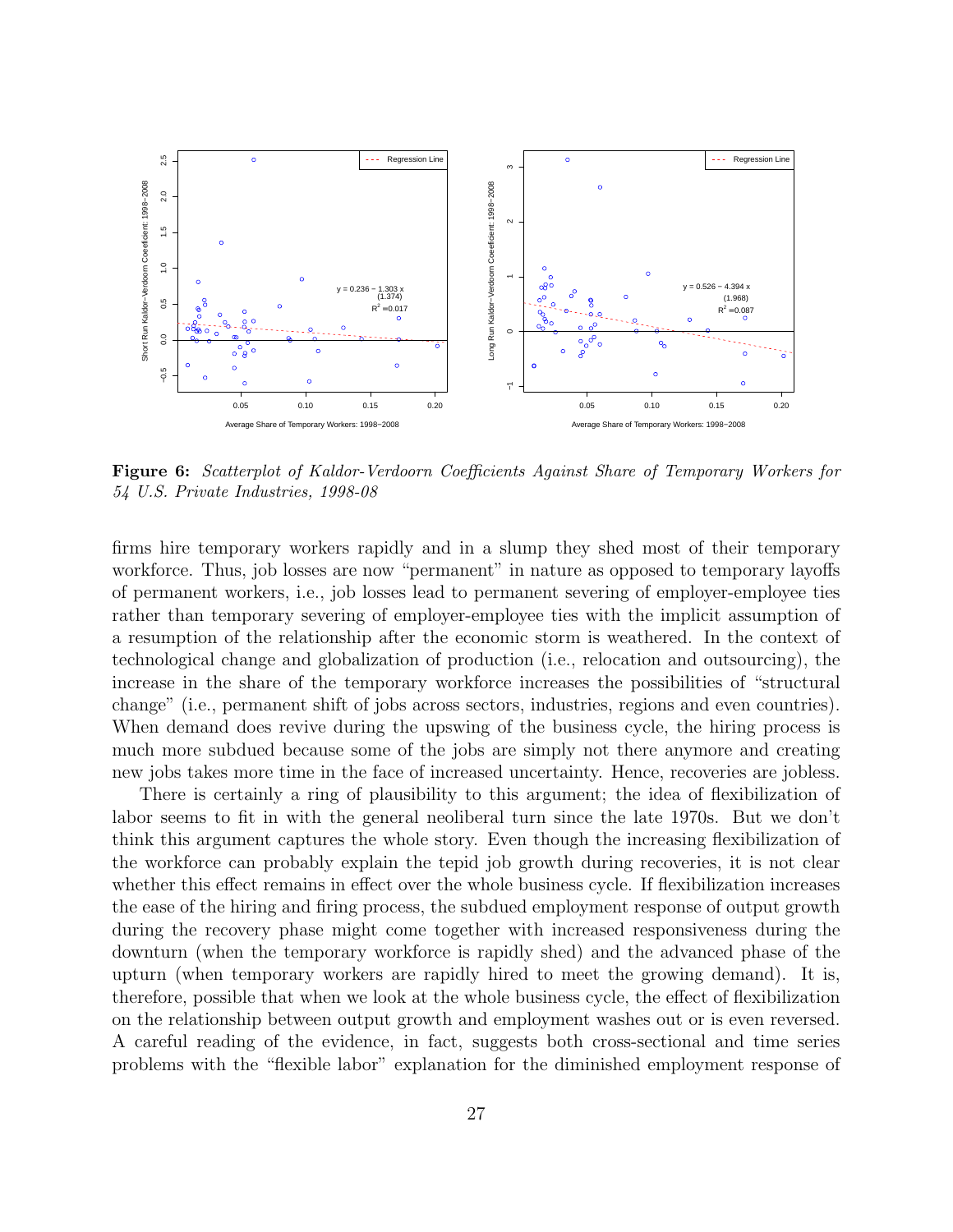output growth.

The flexibilization explanation would predict that over the past few decades, as the share of temporary workers has increased in the workforce, labor laws have been diluted and unionization has fallen, the response of employment growth to output growth must have increased. With the increasing ease of the hiring-firing process, the response of employment to output changes would presumably go up over the business cycles (other than during the initial phase of recoveries). The time series evidence presented in the variable window rolling regression plots, for instance in Figure 3, seem to suggest exactly the opposite: the partial effect of output growth on employment growth has fallen over the last few decades.

We carried out a simple exercise to test the cross-sectional validity of the flexibilization argument for the U.S. Using AIA data from the BEA, we computed the short run and long run Kaldor-Verdoorn coefficient for the 54 industries with 3 (or 4) digit NAICS code over the period 1998-2008. For this period, the BEA also gives data on total (permanent and temporary) and full-time (permanent) workers at the industry level. This allowed us to compute the average share of temporary workers across industries during the same period.<sup>13</sup>

Figure 6 gives scatter plots of the short run and the long run Kaldor-Verdoorn coefficient against the average share of temporary workers for the 54 industries with 3 (or 4) digit NAICS code. A regression line is included in each figure, the left figure for short run and the right figure for long run coefficient. The slope of the regression line for the short run Kaldor-Verdoorn coefficient scatter plot is negative  $(-1.303)$  but statistically insignificantly different from zero (standard error  $= 1.374$ ); the  $R<sup>2</sup>$  for the regression is small at 0.017. On the other hand, the slope of the regression line for the long run Kaldor-Verdoorn coefficient scatter plot is negative  $(-4.394)$  and statistically significant (standard error = 1.968); the  $R<sup>2</sup>$  for this regression becomes larger to 0.087. Thus, in a simple cross-sectional regression framework, the variation in the share of temporary workers in the workforce across industries either does not explain much of the variation in the Kaldor-Verdoorn coefficient or has a negative impact on it (in line with the time series evidence and against the "flexibilization" hypothesis).

We are thus led to conclude that neither the time series nor the cross-sectional evidence supports growing labor flexibility as an adequate explanation of the changing relationship between output and employment observed in the U.S. economy over the past few decades.

#### 6.2 Measurement of Real Output

The evidence reviewed in the previous sections seems to suggest that the growing weight of the services sector, especially the financial sector, is an important part of the explanation for the weakening of the real GDP-employment relationship in the U.S. economy over the last three business cycles. The growing weight of the financial sector systematically leads to real GDP overestimating real output at the aggregate level which explains part of the apparent breakdown of Okun's Law.

<sup>&</sup>lt;sup>13</sup>The AIA data of the BEA does not give the break-up of employment into temporary and permanent workers before 1998; hence, we had to limit our cross-sectional analysis to the period 1998-2008.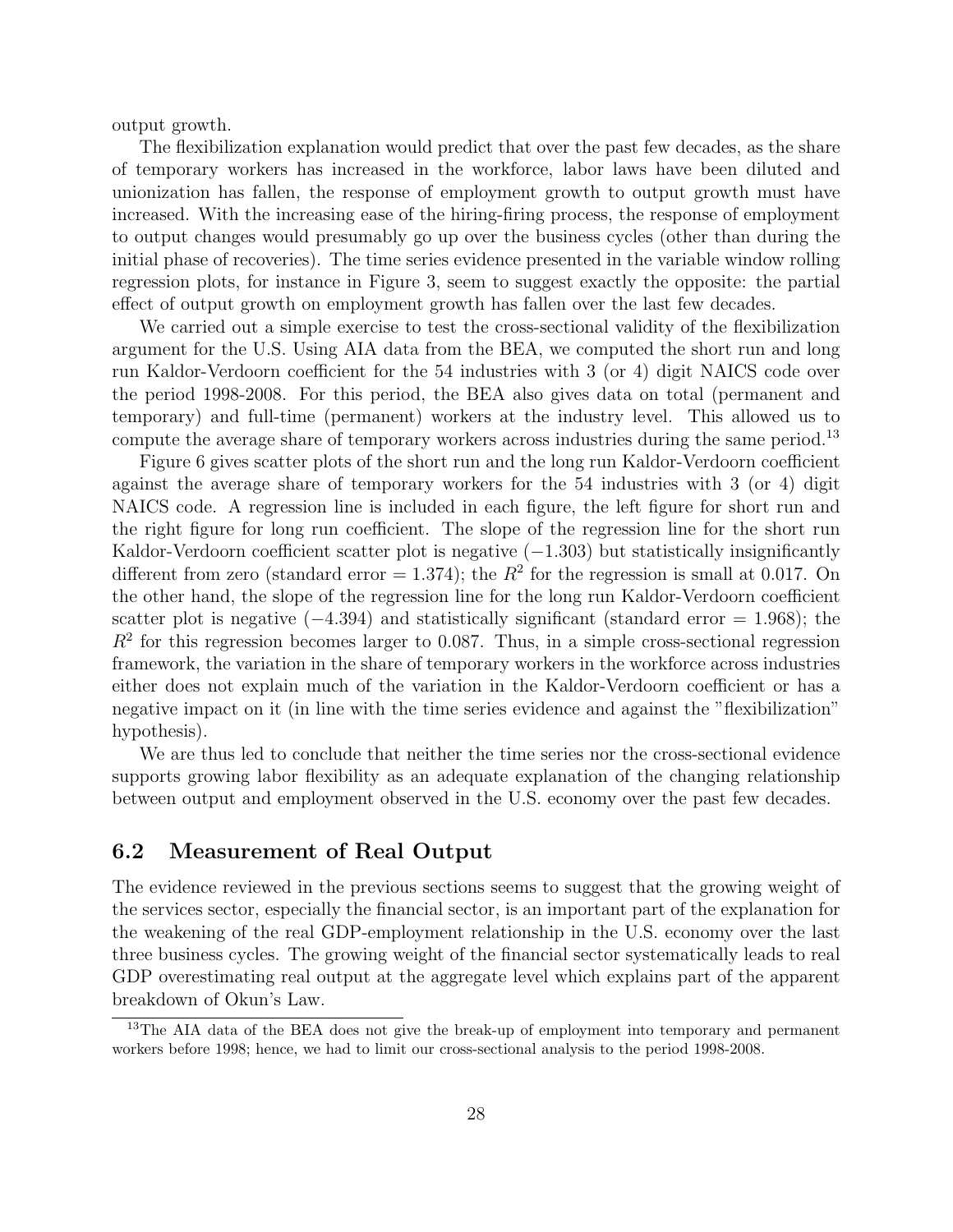The treatment of services in general, and particularly financial services in the national income accounts, presents several issues. From a Marxian point of view, the incomes of financial capital are transfers of surplus value created in production, and the labor and capital employed in the financial sector are "unproductive" deductions from surplus value. The U.S. national income accounts, however, treat incomes generated in the financial sector as arising from the production of a fictitious imputed output, "financial services", the value of which is measured by the incomes generated in the sector. Thus when a computer manufacturer pays bonuses to its executives, the payments have no impact on measured value added in the sector; they shift income from residual profits to compensation of employees. On the other hand, when a financial institution pays bonuses to its employees, measured value added in the sector increases.

The difference in growth rates between the value-adding sectors and non-value-adding sectors of the U.S. economy we have reported above indicates a significant and growing longrun discrepancy between national income measures of real output and what we have called measureable value added (see Table 1 for details). This discrepancy appears to have an important and growing component at business cycle frequencies, though the small number of cycles available does not permit a formal test of this hypothesis. Although the anemic rise in U.S. GDP over the 5 quarters up to 2010Q3 is not concentrated solely in the financial sector, but spread out over both value-adding and non-value-adding sectors, the downturn was larger and the recovery weaker as measured by MVA.

Since a very large proportion of the increase in U.S. national income over recent decades has occurred in the financial sector, there is a longer-run question as to how the U.S. economy can sustain historical rates of growth of real incomes if value-adding production continues to decline.

There is also evidence that the treatment of imported inputs in the NIPA accounts may bias the measurement of real GDP upward (Houseman et al, 2010). The "double-deflation" method used by BEA to estimate value added leads to an overestimation of the price indexes that are used to deflate intermediate goods in a context where more and more of intermediate goods come from the low-cost periphery of the global capitalist system, and hence to raise measured real value added. The quantitative significance of this effect over the business cycle remains to be investigated. We have controlled for this effect in the present paper by calculating real GDP and real MVA as nominal value-added deflated by GDP deflators, rather than using the BEA's estimates of real GDP calculated through the double-deflation method.

#### 6.3 Global Restructuring

The fall in the partial effect of output growth on employment growth we document here also must reflect to some degree the global restructuring of production (as described in detail in Milberg and Winkler, 2009). Investment in the U.S. economy in recent decades has increasingly taken the paradoxical form of the abandonment of U.S.-located productive facilities as parts of the value-added chain have moved to lower-wage and hence lower-cost locations. This type of investment costs money, since the relocation of production incurs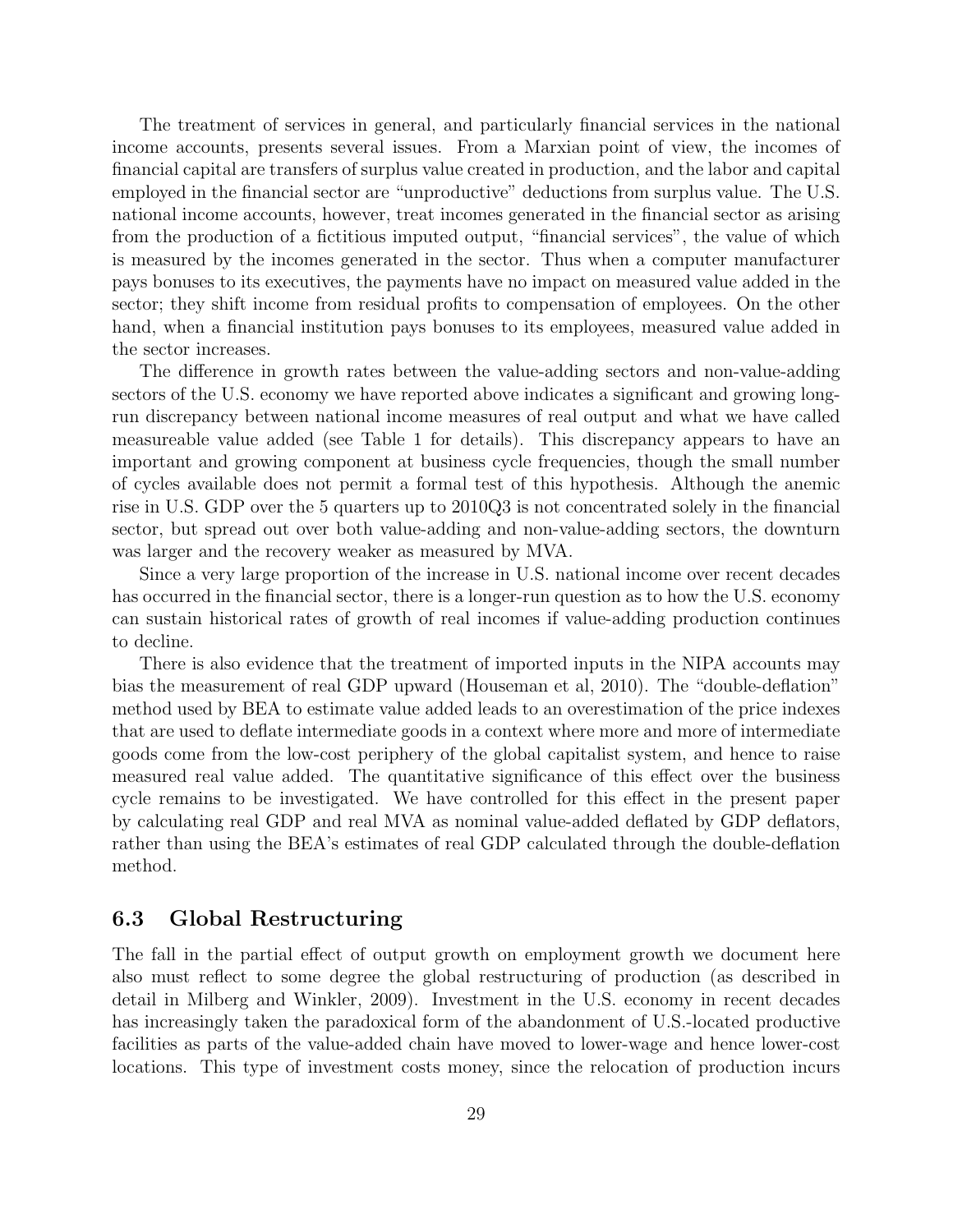costs both in closing down U.S. facilities and adapting those parts of the production process that remain in the U.S. to changing geographical patterns of supply. If the parts of the valueadding chain that are relocated have lower value-added per worker than average, the effect of this relocation will be an apparent increase in the productivity of the U.S. labor in the jobs that remain. Thus globalization will intensify the Kaldor-Verdoorn effects, not through the traditional channels of learning-by-doing and induced technical change, but through the transfer of low-productivity jobs to low-wage regions of the world.

The dynamic of this restructuring has not been altered by the financial crisis of  $2007 - 8$ and the consequent business cycle downturn. If anything, these tendencies may be intensified in business cycle "recoveries", when it is relatively easy for U.S. firms to respond to increases in demand by more rapid shifts of production to lower-cost locations.

At the level of individual firms, globalization much like classic Marx-biased technical change. The firm protects its ability to appropriate surplus value by investing to reduce costs. There are, however, two significant differences. First, in the "trajectory a la Marx" identified by Duménil and Lévy (1995) real wages grow in proportion to value added, leaving the rate of exploitation roughly constant, but with globalization real wages in the U.S. stagnate, and the measured rate of exploitation rises. Second, the overall impact of the classic Marx-biased technical change trajectory is an increase in the productivity of labor in the advanced economies located at the technological frontier, but with globalization the increases in profitability of firms arising from cost-reduction may not increase frontier labor productivity.

A full assessment of the quantitative impact of globalization would require an examination of the evolving structure of the U.S. economy in the context of the world capitalist economy.

# References

- [1] Arrow, K. M. 1962. "The Economic Implications of Learning by Doing," Review of Economic Studies, pp. 155-172.
- [2] Daly, M. and B. Hobijn. 2010. "Okun's Law and the Unemployment Surprise of 2009," Economic Letter, Federal Reserve Bank of San Fransisco, March.
- [3] Delong, B. 2009. "The Jobless Recovery has Begun." The Week, July 20; available at: http://theweek.com/bullpen/column/98770/The\_jobless\_recovery\_has\_begun
- [4] Destefanis, S. 2002. "The Verdoorn's Law: Some Evidence from Nonparametric Frontier Analysis," in McCombie, et al., (eds), *Productivity, Growth and Economic Performance*: Essays on Verdoorn's Law, pp. 136-164.
- [5] Dixon, R. J. and A. P. Thirlwall. 1975. "A Model of Regional Growth Rate Differences on Kaldorian Lines," Oxford Economic Papers, Vol. 27, pp. 201-214.
- [6] Duménil, G. and D. Lévy. 1995. "A Stochastic Model of Technical Change: An Application to the US Economy, 1869–1989," Metroeconomica, 46(3), 213–245.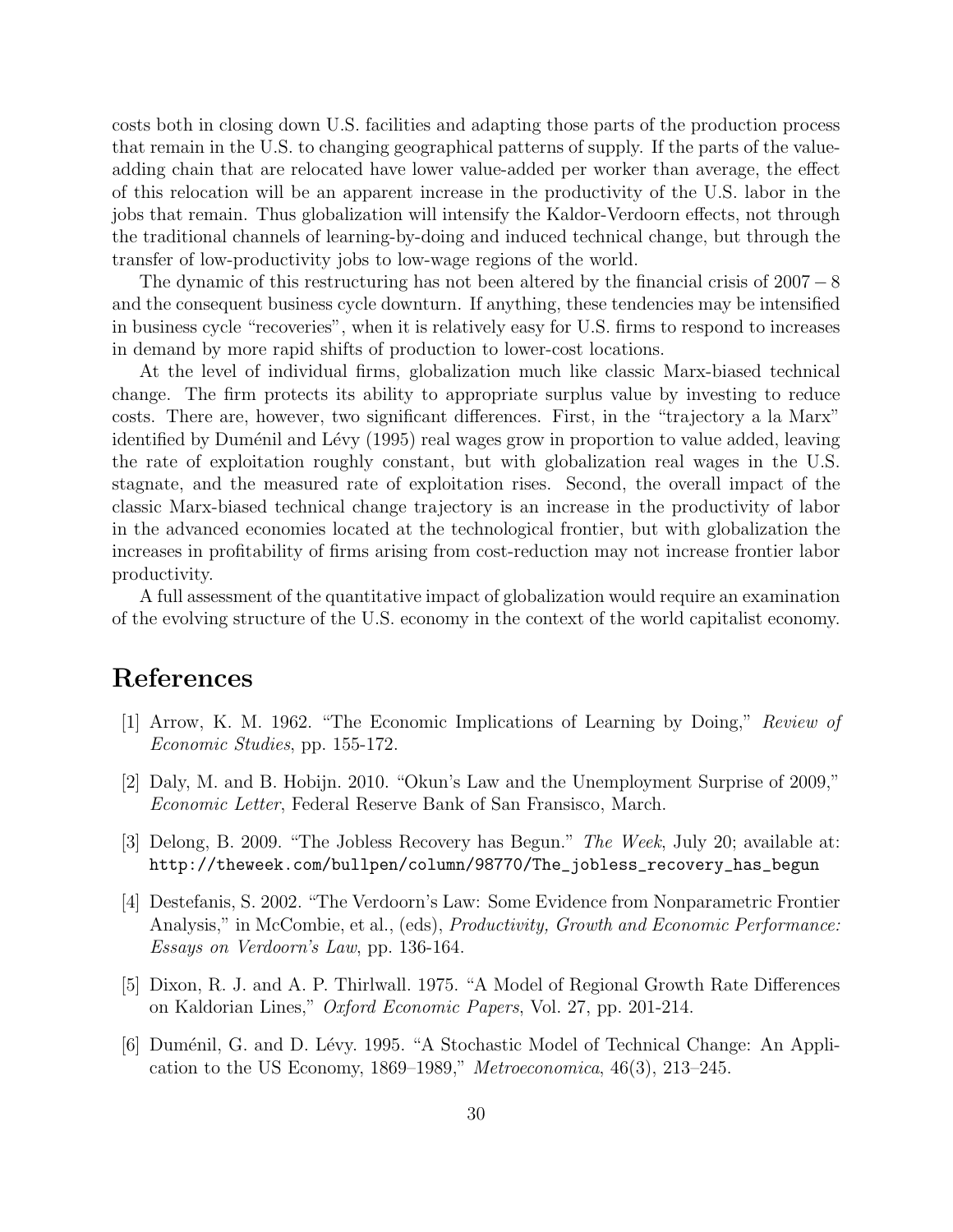- [7] Gordon, R. J. "Okun's Law, Productivity Innovations and Conundrums in Business Cycle Dating," prepared for presentation at the AEA session on Business Cycle Dating, ASSA Meetings, Atlanta, January 4; available at http://faculty-web. at.northwestern.edu/economics/gordon/AEAlong\_Combined\_100108.pdf (accessed July 17, 2010).
- [8] Groshen E. L. and S. Potter. 2003. "Has Structural Change Contributed to a Jobless Recovery?" Current Issues in Economics and Finance, Vol. 9, No. 8, August.
- [9] Hamilton, J. D. 1994. Time Series Analysis. Princeton: Princeton University Press.
- [10] Hausman J. A. 1978. "Specification Tests in Econometrics" Econometrica, Vol. 46, pp. 1251-1271.
- [11] Hayashi F. 2000. Econometrics. Princeton: Princeton University Press.
- [12] Houseman, S., C. Kurz, P. Lengermann and B. Mandel. 2010. "Offshoring and the State of American Manufacturing" Upjohn Institute Working Paper No. 10-166.
- [13] International Monetary Fund. 2010. World Economic Outlook: Rebalancing Growth. Washington D.C.
- [14] Knotek II, E. S. 2007. "How Useful is Okun's Law?" Economic Review, Federal Reserve Bank of Kansas City, Fourth Quarter.
- [15] Kaldor, N. 1957. "A Model of Economic Growth," Economic Journal, Vol. 67, pp 591- 624.
- [16] —. 1966. Causes of the Slow Rate of Growth of the United Kingdom: An Inaugural Lecture. Cambridge University Press: Cambridge, UK.
- [17] —. 1967. Strategic Factors in Economic Development. New York State School of Industrial and Labor Relations, Cornell University: Ithaca, NY.
- [18] 1968. "Productivity and Growth in Manufacturing Industry: A Reply," *Economica*, Vol. 35, No. 140, pp. 385-391.
- [19] —. 1975. "Economic Growth and the Verdoorn Law A Comment on Mr. Rowthorn's Article," The Economic Journal, Vol. 85, No. 340, pp. 891-896.
- [20] McCombie, J., Pugno, M. and B. Soro. 2002. Productivity, Growth and Economic Performance: Essays on Verdoorn's Law. New York: Palgrave Macmillan.
- [21] Michl, T. R. 1985. "International Comparisons of Productivity Growth: Verdoorn's Law Revisited," Journal of Post Keynesian Economics, Vol. 7, No. 4, pp. 474-492.
- [22] Milberg, W. and D. Winkler. 2009. "Financialisation and the Dynamics of Offshoring in the USA" Cambridge Journal of Economics.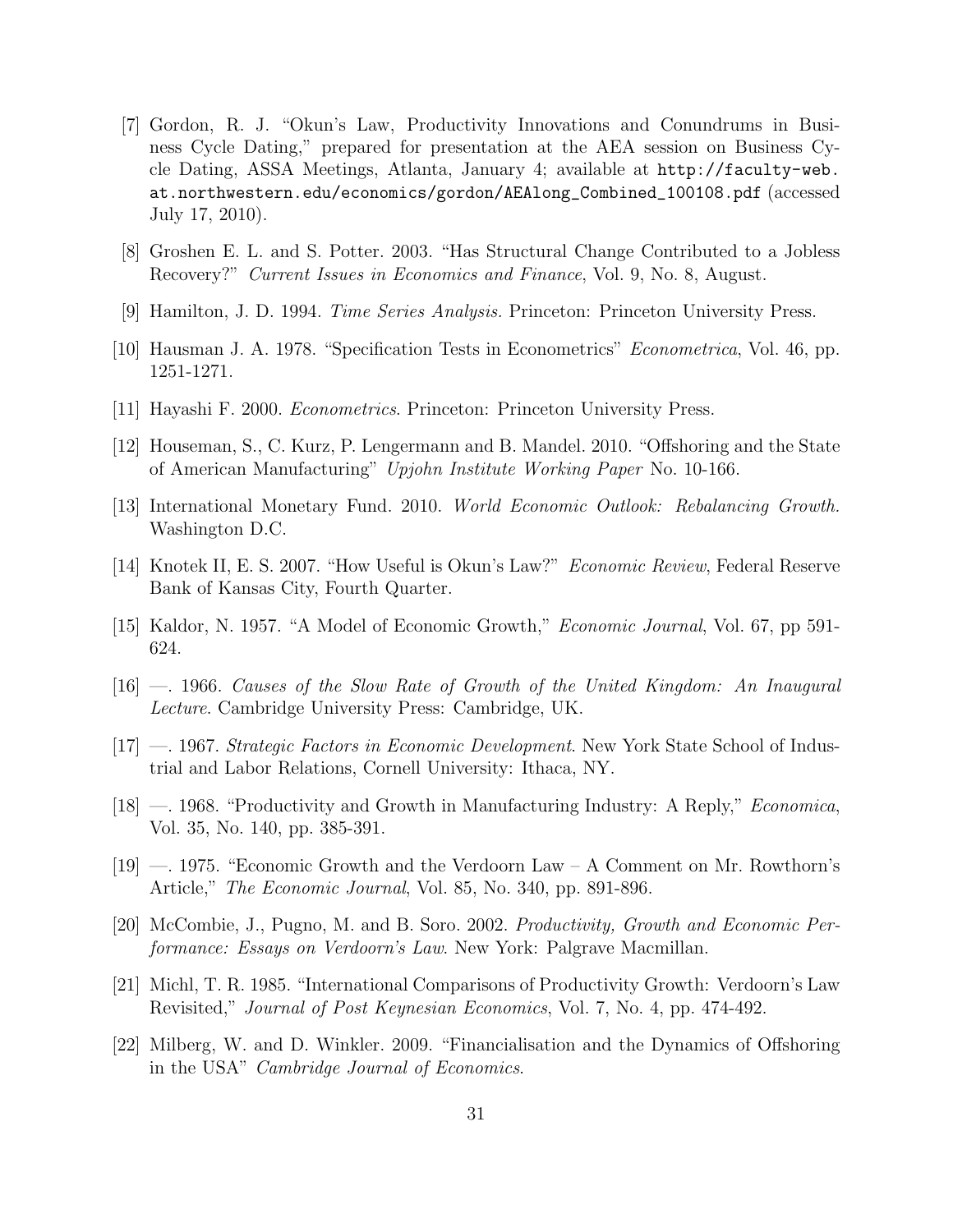- [23] Okun, A. M. 1962. "Potential GNP: Its Measurement and Significance," American Statistical Association, Proceedings of the Business and Economics Statistics Section, pp. 98-104.
- [24] Parikh, A. 1978. "Differences in Growth Rates and Kaldor's Laws" Economica, Vol. 45, No. 177, pp. 83-91.
- [25] Rowthorn, R. E. 1975a. "What Remains of Kaldor's Law?" The Economic Journal, Vol. 85, No. 337, pp. 10-19.
- [26] Rowthorn, R. E. 1975b. "A Reply to Lord Kaldor's Comment," The Economic Journal, Vol. 85, No. 340, pp. 897-901.
- [27] Skott, P. 1999. "Kaldor's Growth Laws and the Principle of Cumulative Causation" in M. Setterfield (ed), The Political Economy of Growth, Inflation and Unemployment, pp. 166-179.
- [28] Solow, R. M. 1956. "A Contribution to the Theory of Economic Growth," Quarterly Journal of Economics, Vol. 70, No. 1, pp. 65-94.
- [29] —. 1957. "Technical Change and the Aggregate Production Function," Review of Economics and Statistics, Vol. 3, No. 3, pp. 312-320.
- [30] Verdoorn, P. J. 1949. "Fattori che regolano lo sviluppo della produttività del lavoro," L'Industria.
- [31] Wooldridge, J. M. 1995. "Score Diagnostics for Linear Models Estimated by Two Stage Leasts Squares," in Advances in Econometrics and Quantitative Economics, eds. G. S. Maddala, P.C.B. Phillips, and T. N. Srinivasan. Oxford: Blackwell.
- [32] Wolfe, J. N. 1968. "Productivity and Growth in Manufacturing Industry: Some Reflections on Professor Kaldor's Inaugural Lecture," Economica, Vol. 36, No. 138, pp. 117-126.

# 7 Appendix

The analysis in this paper uses industry-level data at two different frequencies, annual and quarterly. In this appendix, we provide details of the sources of data and construction of the relevant variables and industry groupings. In the last section of this Appendix, we report results of endogenity tests of (8) in Table 5 and 6; Table 7 gives p-values of tests of exogeneity of the instruments used for the tests in Table 5 and 6.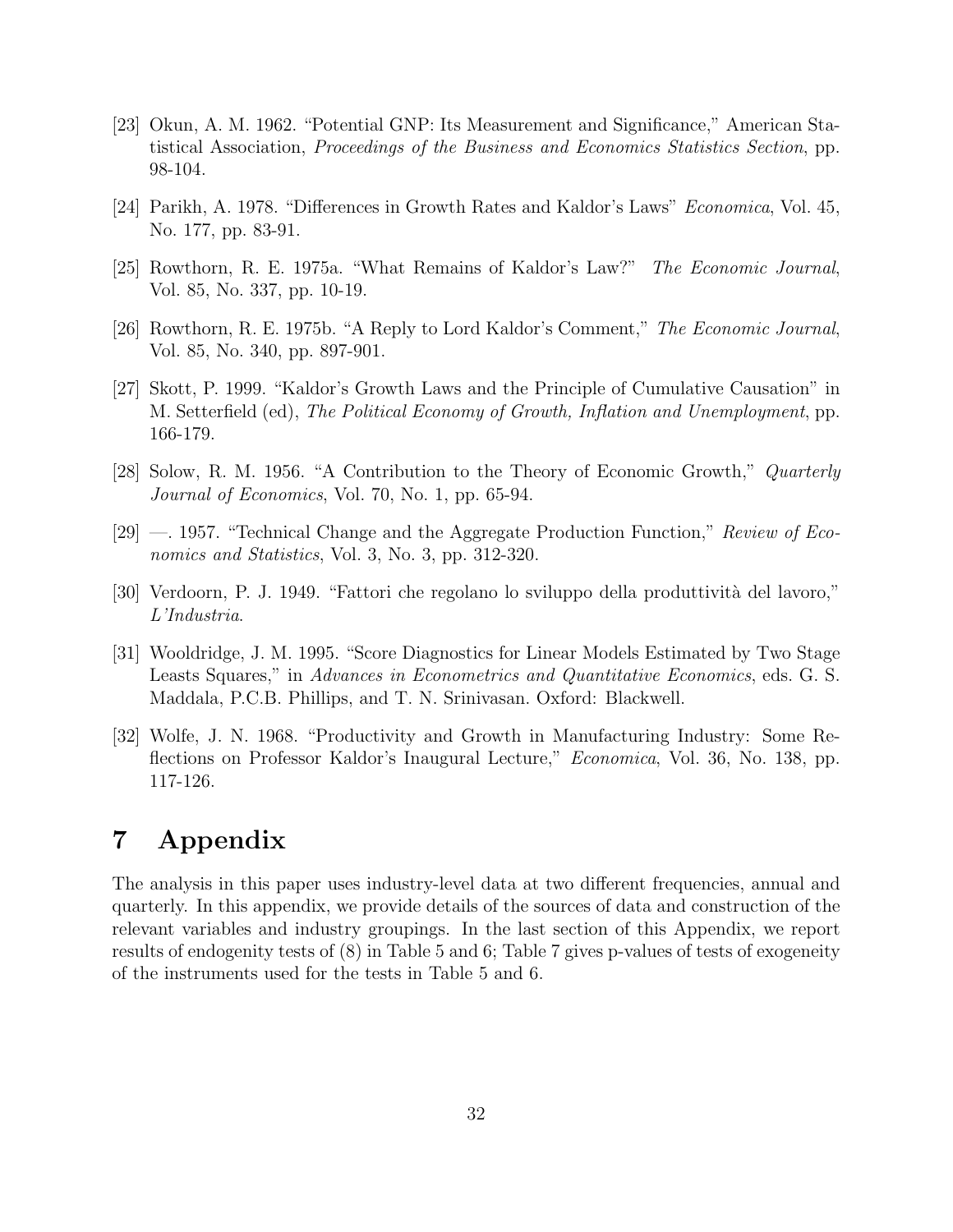#### 7.1 Annual Data

The source of the annual data is the Annual Industry Accounts (AIA) of the BEA which provides GDP-by-Industry data for the US economy for the period 1947 to 2009. The BEA has converted the historical industry-level time series from the SIC to the NAICS; hence, the AIA now provides a consistent industry-level data series running all the way back to 1947. We extract two variables from this data series: (1) nominal gross value added, and (2) total employment. Nominal gross value added is defined as gross output (i.e., total sales or receipts and other operating income) less cost of intermediate inputs (energy, material and purchased services); the nominal gross value added figure is deflated by the aggregate GDP deflator (from NIPA Table 1.1.4) to arrive at real gross value added. Total employment is defined in the AIA as the total number of persons employed which includes both permanent and temporary workers. We use real gross value added as a measure of output and the total of permanent and temporary workers as a measure of employment, at the industry level, for our analysis.

We use the following industry-level groupings for the annual analysis: ALL (the whole economy), PVT (the total private industries sector), PGD (the private goods-producing industries), PSV (the private services-producing industries), MVA (the measureable valueadding industries, which includes agriculture, mining, construction, manufacturing, utilities, transportation, information services, and arts & entertainment), CNS (construction), MFG (manufacturing), WTD (wholesale trade), RTD (retail trade), TWR (transportation and warehousing), INF (information services) FIR (finance, insurance and real estate), PBS (professional and business services), EHS (education and health services), ART (art, entertainment, accommodation and food services), OTH (other services excluding government).

#### 7.2 Quarterly Data

We use two sources to construct our quarterly dataset, national income for major industry groupings from NIPA Table 6.1 B, C and D of the BEA and employment data from the BLS. Since, to the best of our knowledge, the BEA does not provide GDP-by-Industry data at a quarterly frequency, we turned to NIPA Table 6.1 to construct a proxy for this. NIPA Table 6.1 B, C and D provides nominal national income type data for major industry groupings. Since gross domestic product is the sum of national income, indirect business taxes and depreciation (capital consumption allowances), national income for major industry groupings can be used as a proxy for net value added. We use the real national income, i.e., national income deflated by the GDP deflator as a measure of output at the industry level for our analysis at a quarterly frequency.

Major revisions of industry classifications by the BEA might raise compatibility issues in the use of time series of national income data at disaggregated levels. For instance, the national income-type data in NIPA Table 6.1 till 1986Q4 uses the 1972 SIC; the data from 1987Q1 to 2000Q4 uses the 1987 SIC; and the data from 2001Q1 onwards uses the 2002 NAICS. The increase in the national income for the services-producing industries between 1986Q4 and 1987Q1 or between 2000Q4 and 2001Q1 seems to be arising partly from the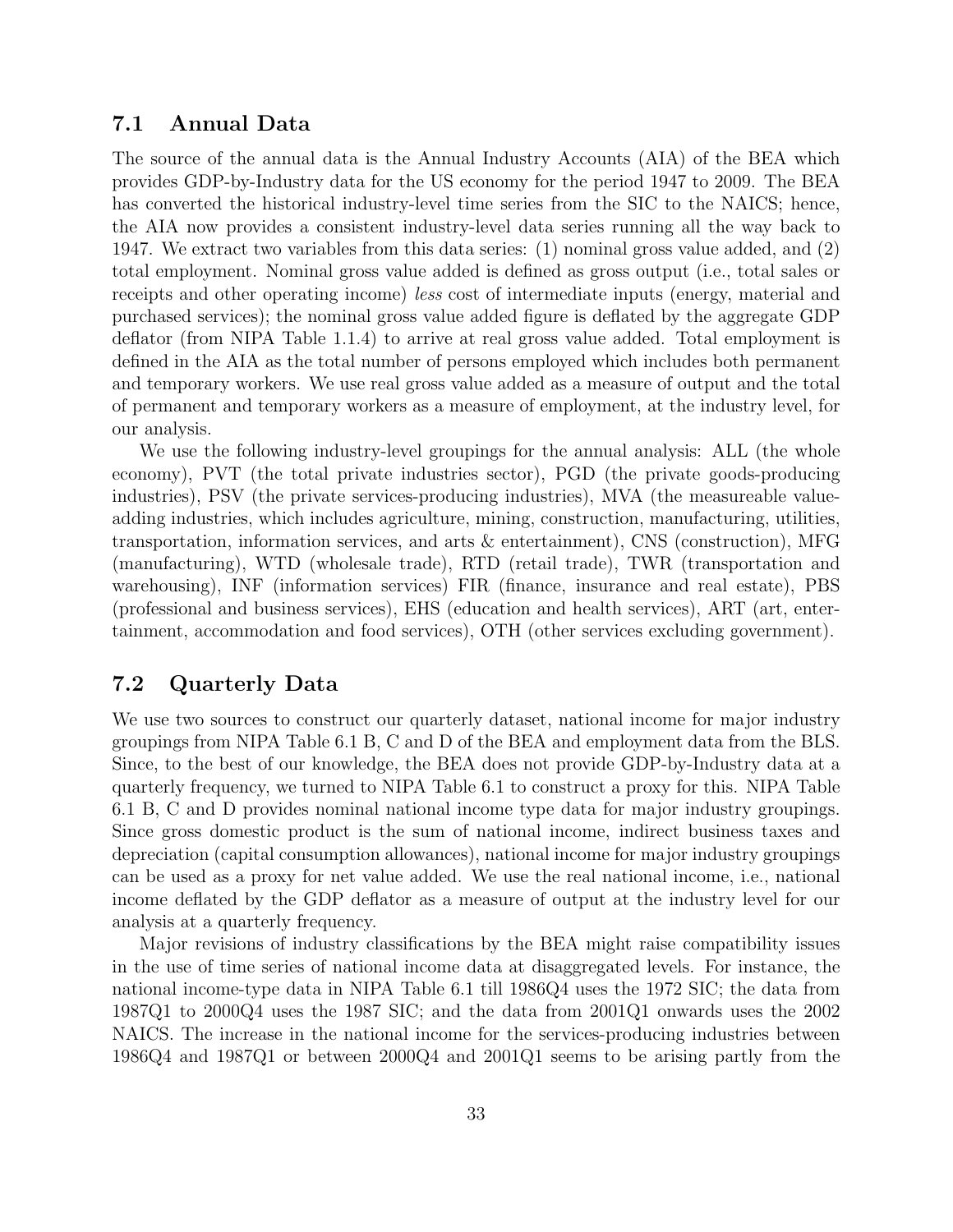re-classification exercise whereby some industries are moved from the goods-producing to the services-producing categories. Thus, a part of the increase in the reported value-added by services-producing industries would increase because of re-classification and not because of real increase in produced output. Though this might, in general, bias the estimates of the Kaldor-Verdoorn coefficient for the services-producing industries, our results would probably not be overly affected because we compare whole business cycles and not particular years. Moreover, among the nine peak-to-peak business cycles that we analyze only one, the 1980– 1990 cycle, straddles reclassification years.

Employment data has relatively fewer problems; it is taken from Table B-1 of the BLS which gives the total number of employees on the payroll at the industry level at a monthly frequency. A quarterly series is constructed by averaging employment figures for the months in a quarter. This is then used as a measure of employment for the analysis at a quarterly frequency.

We use the following six industry groupings for the quarterly analysis: ALL (the whole economy), NFVA (the nonfinancial value adding sector, i.e., the total private sector *less* FIRE), PGD (the private goods-producing industries, i.e., agriculture, mining, construction and manufacturing), CNS (construction), PSV (the private services-producing industries, i.e., the total private sector less the goods-producing industries), and FIR (finance, insurance and real estate).

#### 7.3 Tests of Endogeneity

Here we report results from two statistical tests of the endogeneity of growth rate of output in (8): the HAC score test (Wooldridge, 1995) and the C-statistic type test of endogeneity (Hayashi, 2000). The idea behind both tests derives from Hausman's (1978) original work and relies on comparing key statistics that would be "close" to each other for cases with and without endogeneity of the relevant regressor. The null hypothesis, in both cases, is that the relevant regressor – growth rate of output, in our case – is exogenous and large p-values imply that the null cannot be rejected. Table 6 and 5 report the p-values from these tests for the nine post-War business cycles and the six major sectors that are studied in this paper using quarterly data. In an overwhelming number of cases, the reported p-value are high and suggest that the null hypothesis – exogenous rate of growth of output – cannot be rejected (small p-values are highlighted in red). This implies that estimating the parameters of (6) by OLS gives reasonably accurate estimates of the "true" Kaldor-Verdoorn coefficients, both short run and long run. That the instruments used for the endogeneity tests are indeed exogenous can be seen from the results reported in Table 7 which reports p-values from Hansen's overidentification test; the null hypothesis is that the instruments are exogenous and thus large p-values imply that the null cannot be rejected at standard levels of statistical significance. In Table 5 and 6, we present p-values for tests of endogeneity in (8).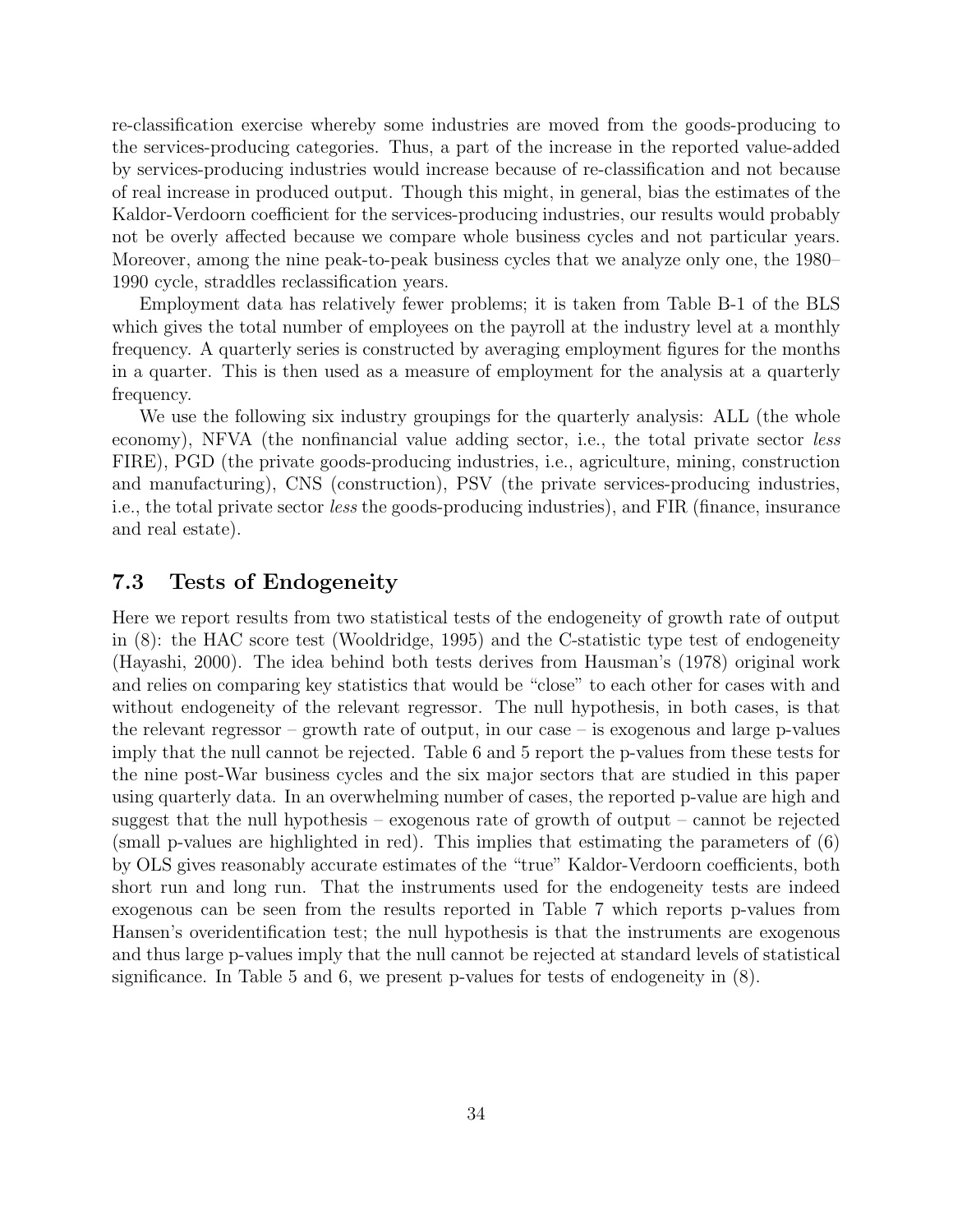Table 5: HAC Score Test of Endogeneity

| <b>Business Cycle</b> |                |        |        |        |        |        |
|-----------------------|----------------|--------|--------|--------|--------|--------|
| (Peak-to-Peak)        | $\mathbf{ALL}$ | NFVA   | PGD    | CNS    | PSV    | FIR    |
| 1948Q4-1953Q2         | 0.1962         | 0.2563 | 0.3372 | 0.4645 | 0.2038 | 0.0660 |
| 1953Q2-1957Q3         | 0.1409         | 0.0953 | 0.1663 | 0.1651 | 0.0616 | 0.1280 |
| 1957Q3-1960Q2         | 0.1066         | 0.5492 | 0.8717 | 0.2414 | 0.0157 | 0.7931 |
| 1960Q2-1969Q4         | 0.3155         | 0.4291 | 0.2953 | 0.0500 | 0.2577 | 0.4333 |
| 1969Q4-1973Q4         | 0.8426         | 0.9925 | 0.2455 | 0.6148 | 0.4608 | 0.2155 |
| 1973Q4-1980Q1         | 0.2632         | 0.2003 | 0.0654 | 0.0742 | 0.2485 | 0.0592 |
| 1980Q1-1990Q3         | 0.5334         | 0.3330 | 0.0028 | 0.0078 | 0.5780 | 0.3272 |
| 1990Q3-2001Q1         | 0.3704         | 0.0862 | 0.1513 | 0.4598 | 0.1350 | 0.3255 |
| 2001Q1-2007Q4         | 0.6742         | 0.1934 | 0.8921 | 0.1031 | 0.1945 | 0.8212 |

 $\alpha$ <sup>n</sup> The null hypothesis is that the growth rate of output is exogenous in (8); the statistic reported in this table is the p-value. The following three instruments are used: aggregate consumption expenditure on goods, aggregate fixed investment, total government expenditure. Details of the test are available in wooldridge (1995); the test can be implemented in STATA using the postestimation command estat endogenous option with ivregress.

| <b>Business Cycle</b> |                |        |        |            |                      |             |
|-----------------------|----------------|--------|--------|------------|----------------------|-------------|
| (Peak-to-Peak)        | $\mathbf{ALL}$ | NFVA   | PGD    | <b>CNS</b> | $\operatorname{PSV}$ | ${\rm FIR}$ |
| 1948Q4-1953Q2         | 0.3964         | 0.2393 | 0.2158 | 0.9203     | 0.4244               | 0.7232      |
| 1953Q2-1957Q3         | 0.8741         | 0.8706 | 0.9876 | 0.7813     | 0.3805               | 0.6080      |
| 1957Q3-1960Q2         | 0.4882         | 0.7446 | 0.9436 | 0.4874     | 0.5772               | 0.8487      |
| 1960Q2-1969Q4         | 0.4324         | 0.6520 | 0.2293 | 0.1602     | 0.3755               | 0.1945      |
| 1969Q4-1973Q4         | 0.9793         | 0.9145 | 0.9929 | 0.9030     | 0.2230               | 0.2925      |
| 1973Q4-1980Q1         | 0.3699         | 0.3703 | 0.6403 | 0.1431     | 0.6856               | 0.3796      |
| 1980Q1-1990Q3         | 0.6492         | 0.2987 | 0.0485 | 0.1262     | 0.9171               | 0.4983      |
| 1990Q3-2001Q1         | 0.5111         | 0.9229 | 0.8248 | 0.6148     | 0.9976               | 0.8685      |
| 2001Q1-2007Q4         | 0.6710         | 0.3740 | 0.6097 | 0.1748     | 0.3276               | 0.9821      |

Table 6: C-Statistic Type Test of Endogeneity<sup>a</sup>

 $a$ <sup>n</sup> The null hypothesis is that the growth rate of output in  $(8)$  is exogenous; the statistic reported in this table is the p-value. The following three instruments are used: aggregate consumption expenditure on goods, aggregate fixed investment, total government expenditure. Details of the test are available in Hayashi (2000); the test can be implemented in STATA using the endog option with ivreg2.